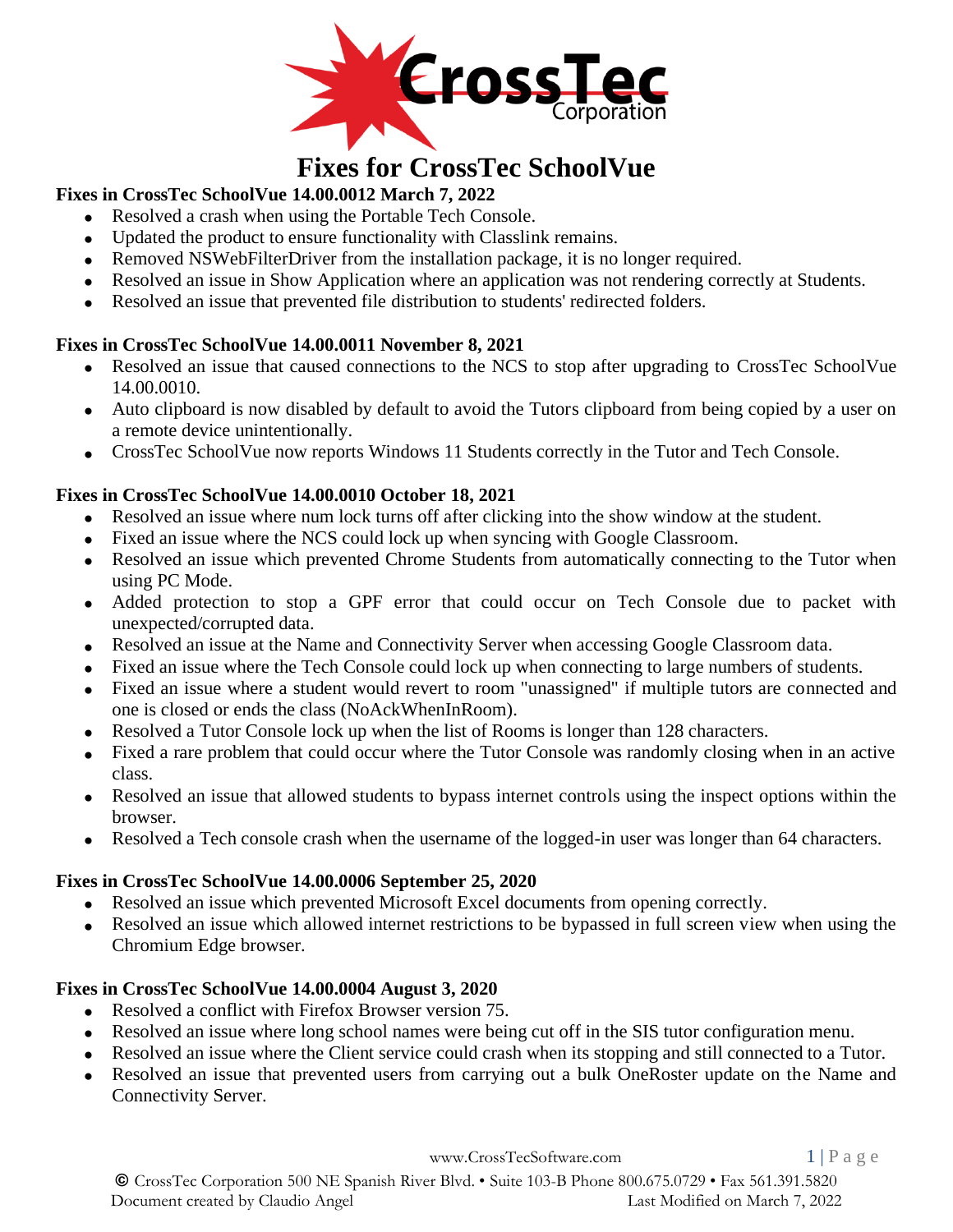

## **What's New in CrossTec SchoolVue 14.00.0002 July 28, 2020**

- New Added "Easy Mode" allowing teachers to only see and use the core tools needed to maintain control over the class.
- New New Student feedback and wellbeing mode added to capture how students feel and what level of understanding they have on a class topic.
- New Reduced network traffic by improving student thumbnail updates.

#### **Fixes in CrossTec SchoolVue 14.00.0002 July 28, 2020**

- Fixed issue where feedback and wellbeing question was not being displayed correctly at 200% dpi.
- Added ADM/ADMX policy setting to avoid possible conflict with Microsoft Remote Assistance (MSRA.exe).
- Resolved issue with students moving in layouts when their IP Address changes.
- Added ADM/ADMX policy setting to avoid possible conflict with Microsoft Remote Assistance (MSRA.exe).
- Resolved issue with students moving in layouts when their IP Address changes.
- Fixed incorrect French translation for Student
- Corrected the translation of "Deploy" in French.
- Corrected the French translation for Add.
- Corrected the translation in Serbian for "Name & Connectivity Server".
- Updated the ADM templates for the ability to launch the Tutor in the new Advanced, Intermediate or Focused modes.
- Correction made to the whiteboard message in French, which now references "Afficher" to show the whiteboard to students.
- Resolved issue where survey mode question/answer would not display to a logged off Student.
- Fixed Tutor crash which could occur when resolving Student connections. The Tech Console now remembers the order of the rooms if using "Group by room".

#### **Fixes in CrossTec SchoolVue 12.65.0003 December 2, 2019**

- Resolved a NCS lock up when using Google Classroom integration if Student photo URL's were a certain length.
- Improved Google Classroom feature to cater for blank organization units or multiple domains.
- Resolved an issue where Windows AUP could not be bypassed by a remote-control session.
- Web resources now load correctly at the Student.
- Resolved an issue where Google Classroom SIS roster was not pulled down by the NCS if double quotes are included in the data.
- Resolved a GPF at the NCS when syncing with Google Classroom.
- Resolved a Tutor GPF when using the "Scan" feature and performing a copy of some text.

#### **Fixes in CrossTec SchoolVue 12.65.0001 September 3, 2019**

- Resolve a crash at student when attempting to open PDF files in Edge
- Resolved issue with  $Q&A$  Mode displaying answers to students when it should not.
- Fixed Chrome browser not redirecting correctly if using full screen mode and student toolbar is visible

#### [www.CrossTecSoftware.com](http://www.crosstecsoftware.com/) 2 | P a g e

© CrossTec Corporation 500 NE Spanish River Blvd. • Suite 103-B Phone 800.675.0729 • Fax 561.391.5820 Document created by Claudio Angel Last Modified on March 7, 2022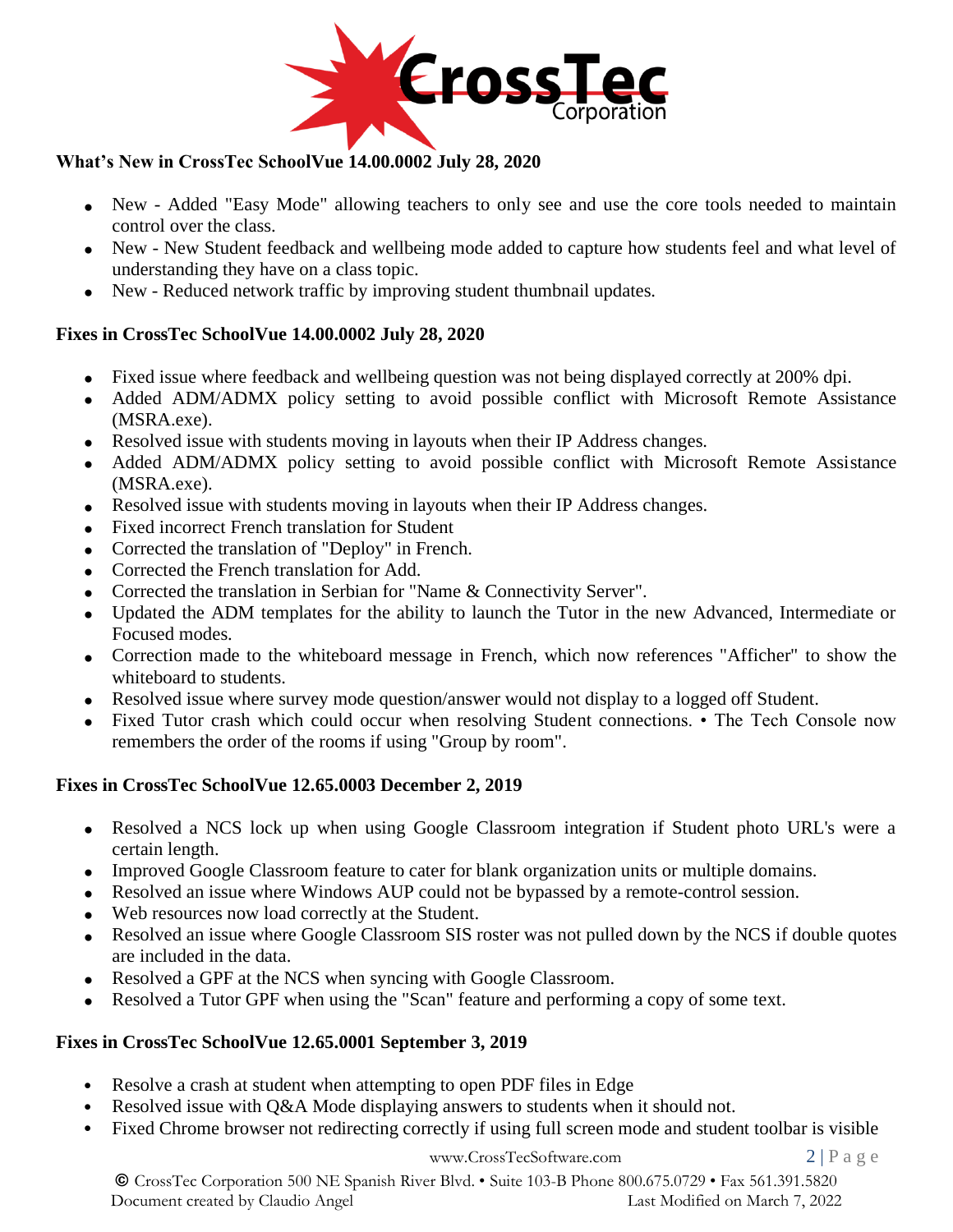

- Fixed issue where view window to windows 10 clients would display a grey screen.
- Resolved issue with ClassLink OneRoster classes not being displayed in Tutor console when using email addresses as usernames.
- Resolved an issue with Remote login of a student was not dismissing the Windows Legal notice screen.
- Resolved issue where AD Group policy settings were not being read correctly by the student

#### **What's New in CrossTec SchoolVue 12.65.0000 July 25, 2019**

• NEW Google Classroom SIS Integration to allow Teachers to connect to students via pre-populated class lists. Additionally, Tutors can choose to display student photos in the Tutor interface in place of student icons.

#### **Fixes in CrossTec SchoolVue 12.65.0000 July 25, 2019**

- Fixed a slow response time issue when sending out assessments to students over a Wi-Fi connection.
- Fixed a ClassLink periodic synchronization problem where the wrong data was being supplied to the gateway.
- Resolved issue where Tutor would crash when ending one class and starting another when using certain environments.
- Fixed an issue with iPad students where the thumbnail would go blank after a show was ended
- Resolved a tech console issue which means hyphens can now be used within commands when performing a remote PowerShell to student machines.
- Resolved a crash when Tutor refreshes a class which has a name containing over 40 characters.
- Resolved an issue where students were not presented if Monitor Mode was made the default view at the Tutor.

#### **What's New in CrossTec SchoolVue 12.60.004 April 23, 2019**

- New ADM and ADMX settings for Lesson Timer to specify duration of lesson and whether to disconnect the students at the end.
- New ADM template setting to lock teacher selection when using SIS mode.

#### **Fixes in CrossTec SchoolVue 12.60.0004 April 23, 2019**

- Resolved Issue with Tutor not starting after activation of license key.
- Resolved Student crash when a user changes the room it's in to another room when connected to the tutor
- Fixed an issue with OneRoster CSV where it was ignoring data and column headings surrounded by double quotes.
- Fixed issue where classes where not being imported into the NCS if they had been defined as taking place over a semester.
- Fixed CSV import of one roster data that was incorrectly reporting students with no username as a duplicate user.
- Resolved a tutor connection issue when using SIS integration and students are using email addresses as usernames.
- Resolved issue with CrossTec SchoolVue Test player not launching a test correctly, when the student username contains Japanese characters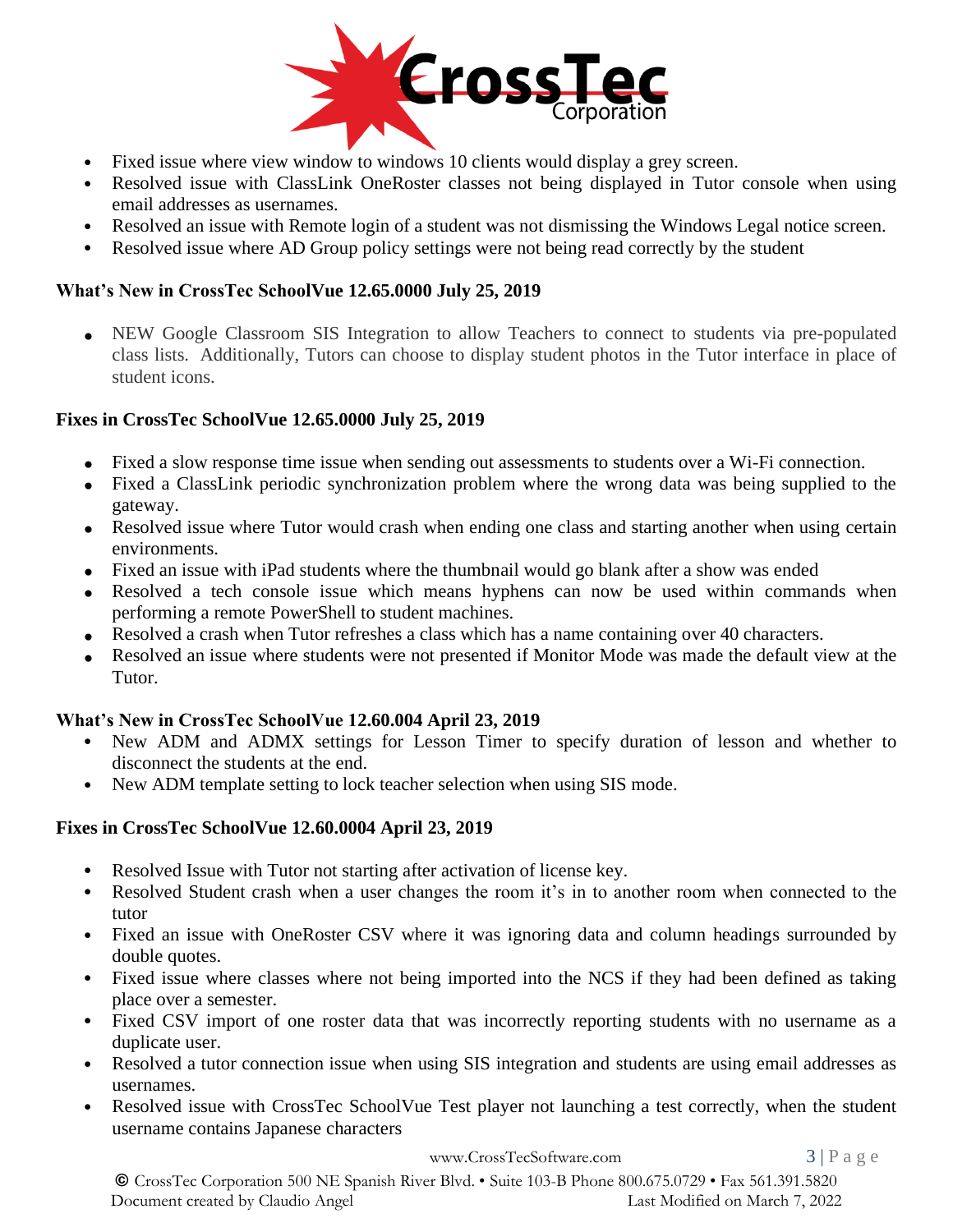

- Resolved Tutor crash when connected to a student that has a PDF file open from a network location
- Resolved issue with student service getting stuck in a stopping state.
- Fixed Issue with File Distribute to Students not working correctly when Redirected Documents Folder are being used.
- Resolved Installer crash when silently installing CrossTec SchoolVue using the msi file
- Fixed out of memory error crash in CrossTec Deploy tool when deploying to student PCs
- Resolved issue with Microsoft Edge not closing when using the clear desktop option in the CrossTec Tutor.
- Fixed Duplicate Students appearing in known list/PC mode after IP address change on the client workstation
- Resolved issue with Teachers being able to access tutor configuration when policy has been applied to block access.

#### **What's New in CrossTec SchoolVue 12.60.002 October 11, 2018**

- Fixed Runplugin event log error message being recorded when Randomize memory allocations set to On in Windows Defender (Windows 10)
- Resolved issue with Application folder rights being incorrectly set during installation.
- Resolved issue with CrossTec SchoolVue Tutor not starting on Windows Multipoint Server 2012
- Resolved issue where Classlink oneRoster data was not being updated when using School components.

#### **What's New in CrossTec SchoolVue 12.60.001 September 11, 2018**

- Added integration between the Tutor and SIS using ClassLink OneRoster, allowing you to instantly access your SIS classrooms and student accounts at the start of a SchoolVue managed lesson.
- Added support for OneRoster compatible zip files to use 3rd Party SIS systems.
- Improved security for the sync of OneRoster data.
- Added report view to the New Class dialog to help identify similar named SIS Classes.

#### **Fixes in CrossTec SchoolVue 12.60.0001 September 11, 2018**

- Fixed issue where the default room name would keep reappearing in the tutor after deletion.
- Co-browser and Show video are now removed from the default toolbar.
- Resolved issue where small user license keys could not be activated online.
- Prevented the Name and Connectivity Server from being installed on Window XP/2003 operating systems.
- Added report view to the New Class dialog to help identify similar named SIS Classes.
- Fixed issue where local configuration was not being overridden by a Group Policy.
- Removed SIS configuration options from the cut down CCE Tutor mode.
- Prevented lock up in the NCS when using the Reset Data option.
- Solved issue with Roster data where multiple periods were set for the same class.
- Improved synchronization of the OneRoster data.
- Solved issue where students could bypass internet restrictions in full screen browser view.
- Icons on the inventory report toolbar now appear correctly for right to left languages. (AR/HE).
- Improved re-direction speed for website blocking.
- Limited daily syncs to the OneRoster server to 15-minute intervals.
- The Roster tab in the NCS has been renamed to "OneRoster".
- Solved issue with slow performance when using Chrome browser and moving tabs to another Window.

#### [www.CrossTecSoftware.com](http://www.crosstecsoftware.com/) 4 | P a g e

© CrossTec Corporation 500 NE Spanish River Blvd. • Suite 103-B Phone 800.675.0729 • Fax 561.391.5820 Document created by Claudio Angel Last Modified on March 7, 2022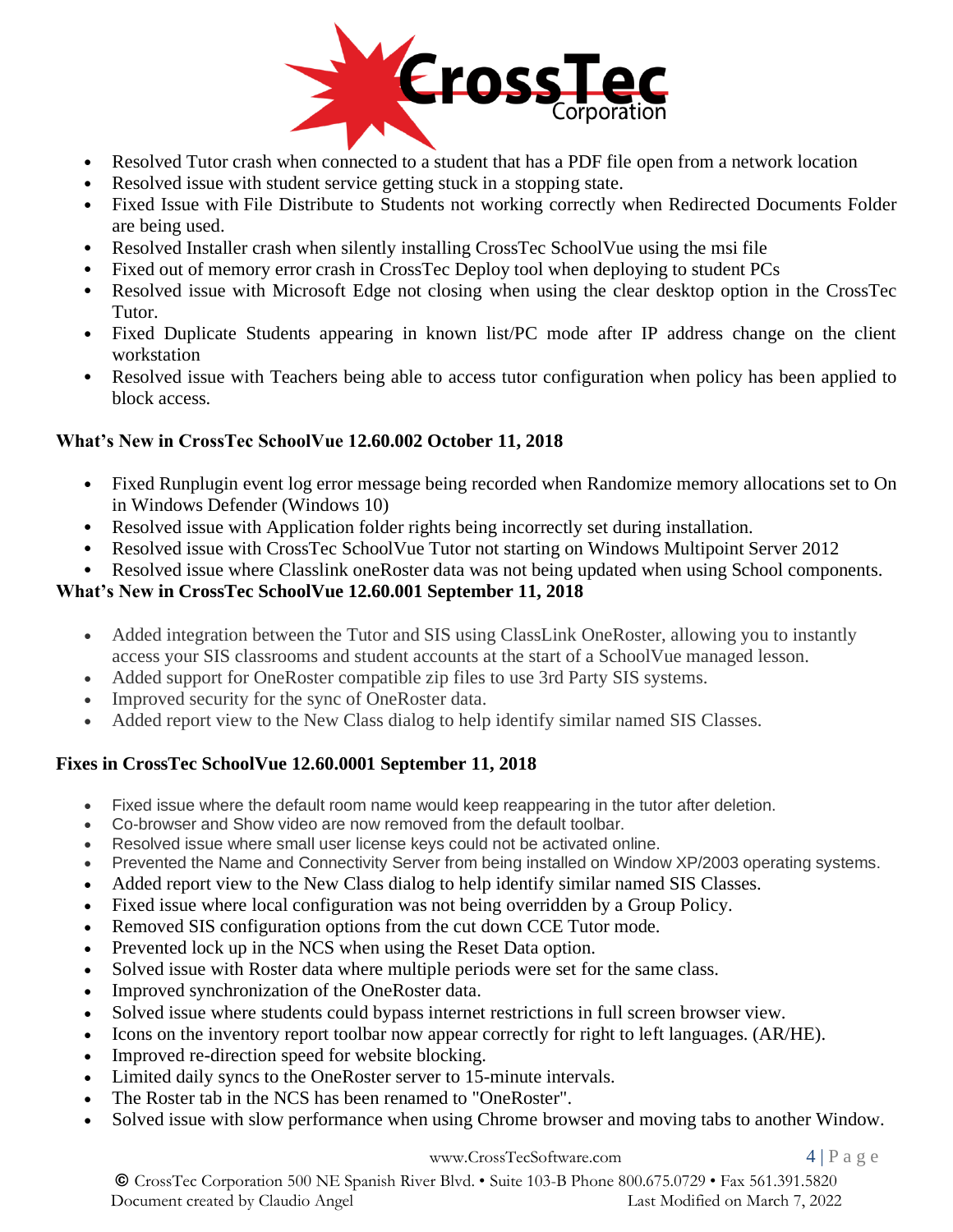

## **What's New in CrossTec SchoolVue 12.50.0004 July 25, 2018**

- Added Basic/Advanced modes for the Tutor UI.
- Added Unicode support for CrossTec SchoolVue.
- Improved network traffic by using compression.
- Lock is now applied to single/groups of students if the Student machine is restarted while lock was applied.
- Improvements to Lock when students reconnect to the class.
- New improved Deploy Tool is now part of CrossTec SchoolVue.
- Added the ability to reset Student passwords.
- Added new feature to Enable/Disable Webcam at Students.
- The Instant Messenger feature is now removed.
- Updated the Tech Console to include ADM/ADMX templates.
- Updated License Key for CSV 12.50
- "Launch Website" added to the tutor toolbar when in cut down Chrome mode
- Added the ability to connect to Chrome Students based on their Device ID.

## **Fixes in CrossTec SchoolVue 12.50.0004 July 25, 2018**

- Resolved issue found where the Remote Login feature for the Student would not work if the logon screen on the Students included a custom interactive message on Windows 8
- Fixed issue where the "Include Chromebooks" option did not add Auto-Reconnect Service to the Gateway.
- Resolved an issue where renaming files in File Transfer adds an extra file extension.
- Fixed the sort ordering for the Student pane in File Transfer.
- Increased protection when clicking cancel when closing an edited file.
- Fixed issue when using mixed case accented characters for room names.
- Fix applied to test results when viewed in CSV format.
- Tech Console will now return installed Windows Store applications when an inventory is performed.
- Open Taskbar menus are now closed when a Show or Exhibit is started.
- Keyboard monitoring now registers key presses from on-screen touch monitors if caps-lock is engaged.
- Correction to French CrossTec SchoolVue for "Current Survey List".
- Key Monitor is now working in Edge Browser.
- 'Current Web Site' is now appearing when using Mozilla Firefox.
- Improvements to Application Monitoring.
- Fix applied for monitoring websites when using Firefox Browser.
- Website icons are now being displayed correctly in the websites monitor view.
- Fixed issue where if a checkbox was left checked in the student configuration, selecting a class to join was not possible.
- Can no longer add whiteboard items to a journal that is not active.
- Using refresh will now reconnect to Chrome Students when using User mode.
- Adjustments made to the Student properties to display a longer Mac address when using Chrome Students (Device ID).
- Language correction for Hebrew.
- Improved connections when using PC mode with a Gateway.

#### [www.CrossTecSoftware.com](http://www.crosstecsoftware.com/) 5 | P a g e

© CrossTec Corporation 500 NE Spanish River Blvd. • Suite 103-B Phone 800.675.0729 • Fax 561.391.5820 Document created by Claudio Angel Last Modified on March 7, 2022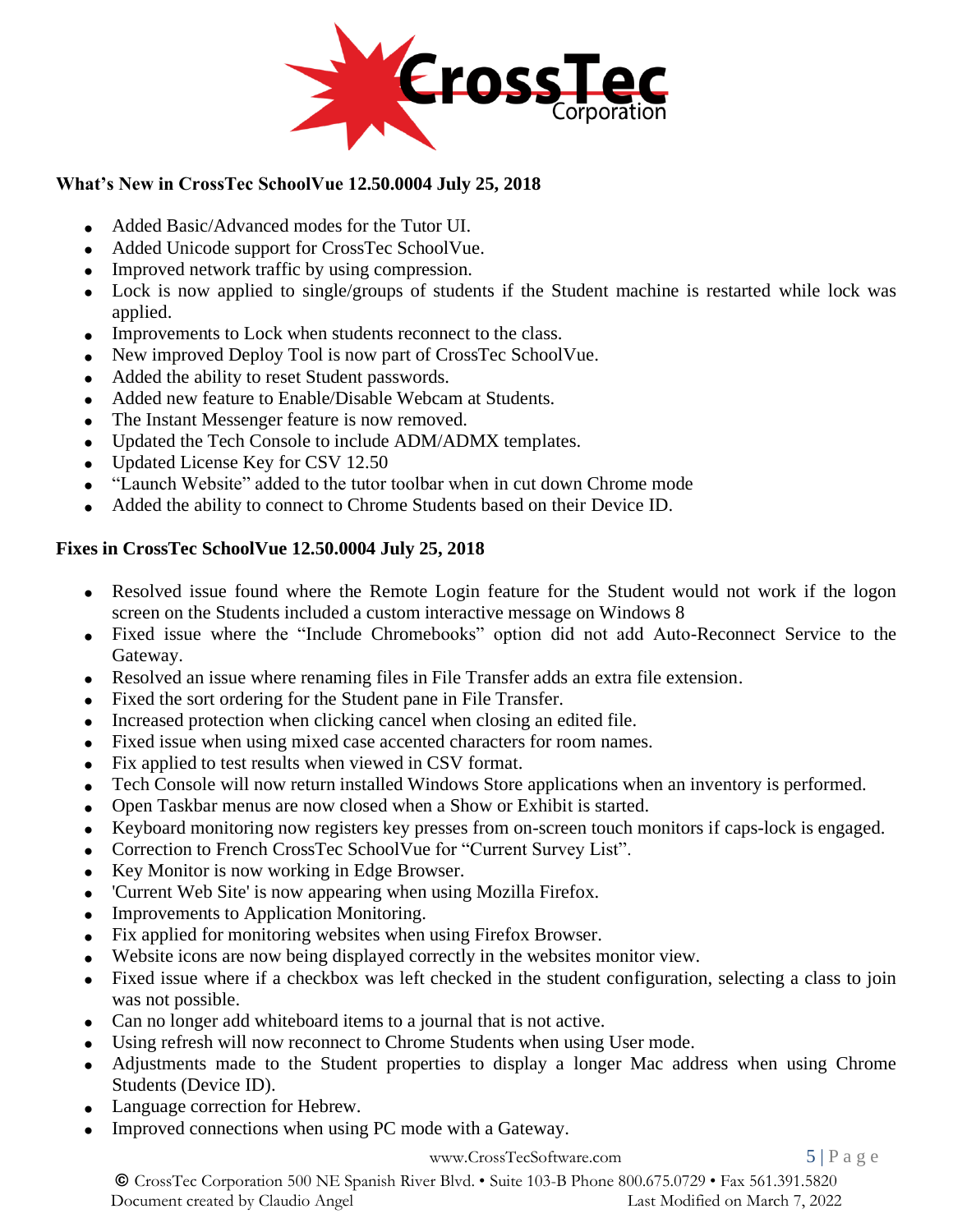

- Display Class wizard check box is now toggle-able when in the cut down Chrome/Tablet mode.
- Fixed applied to Deploy when deploying to large IP ranges.
- Resolved software conflict with SSCM when deploying CrossTec SchoolVue.
- Fix applied to remove the Reset password option in cut down Tutor modes.
- Secure websites are now blocked when using the latest version of Firefox,  $v$ 58.0.2.
- The Tutor can now disable the webcam of students.
- Rewards are now shown on the Student toolbar.
- Fix applied to prevent a Tutor lock up when sending work to students that do not support the feature.
- Lesson details that contain accented characters are now displayed correctly in journals.
- Resolved issue where accented character notes attached to screenshots now appear correctly when added to the journal.
- Fix applied to ensure all Windows Security Updates install correctly.
- Resolved Crash in View window when moving around Google Maps within a web page.
- Resolved issue with Tutor only AD Deployments that could cause upgrades to not complete successfully
- Implemented Computer Description field in Deploy Tool to allow identification of PCs.
- Updated Custom install options to allow install of Tutor component without installing the Testing module components.
- Updated Support tool to make it GDPR Compliant.
- Fixed translation issues with Lithuanian Tutor.
- Resolved issue with 32bit Applications not always blocking 64bit versions of Windows.

#### **Fixes in CrossTec SchoolVue 12.00.0030 December 8, 2017**

- **•** Improved performance with Firefox Quantum browser.
- Enhanced connection support for chrome students in the tutor to allow user lists connections. Requires Chrome student v1.54.

## **Fixes in CrossTec SchoolVue 12.00.0029 November 28, 2017**

**•** Enhanced connection support for chrome students in the tutor to allow PC Mode and user lists connections. NB requires forthcoming chrome student v1.54

#### **Fixes in CrossTec SchoolVue 12.00.0027 October 27, 2017**

**•** Fixed issue with Internet restrictions when using the latest FireFox version

## **Fixes in CrossTec SchoolVue 12.00.0025 October 19, 2017**

- **•** Resolved issue with CrossTec SchoolVue Tutor crashing when Mac Assist students auto reconnecting.
- **•** Fixed issue with audio not working correctly when a Jabra Bluetooth headset was used.
- **•** Resolved slow performance of CrossTec SchooVue Tech Console when connecting to large number of student machines.
- **•** Resolved issue where the where student service was taking up high CPU

#### **Fixes in CrossTec SchoolVue 12.00.0023 July 5, 2017**

- Fix reporting website from Edge
- Fix for keyword monitoring not reporting correctly on Windows 10 Creators update.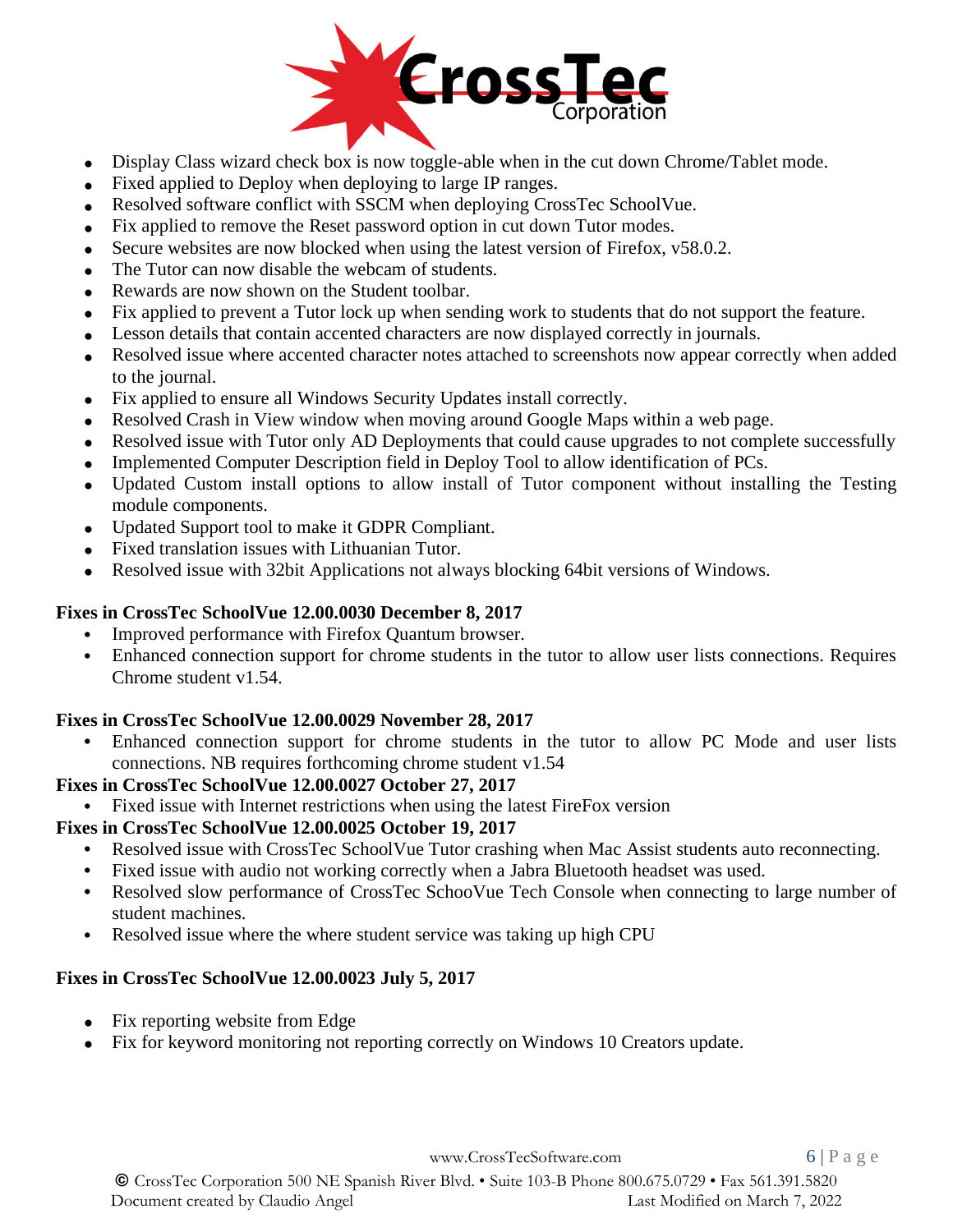

## **Fixes in CrossTec SchoolVue 12.00.0022 June 6, 2017**

- Resolve duplicate icons being displayed in the Tech console after IP Address changes.
- Resolved an issue where lock screen would be removed from client when CrossTec EMS Remote control was enabled.
- Fix for touch screen devices to resolve issue experienced with the device not always unlocking correctly after using the Lock feature from the Tutor Console.

## **Fixes in CrossTec SchoolVue 12.00.0020 December 9, 2016**

- CrossTec SchoolVue Client causes Edge browser to go non-responsive
- Edge browser doesn't block website if opened in new window without focus

#### **Fixes in CrossTec SchoolVue 12.00.0019 November 15, 2016**

- Resolved issue experienced with not being able to show Microsoft Expression Design 4 mouse cursors during a Show.
- Resolved issue experienced when applying Approved web site restrictions and using tabs within the Microsoft Edge Browser.
- Fixed issues relating to applying Internet Restrictions for secure websites to CrossTec Students that are using the Edge Browser in window (not full screen).
- Fixed issue relating to the CrossTec Keyboard Filter driver when using Dell Laptops with Dell docking stations.
- Fixed error that could be encountered on a Tutor Console connecting to Chrome Book students.
- Fix for an issue where a blocked executable file could be renamed to remove the block.

#### **Fixes in CrossTec SchoolVue 12.00.0015 July 21, 2016**

- Resolved issue with the Remote login feature not logging on machines configured to display a interactive logon message
- Fixed issue whereby the CrossTec SchoolVue lock image may not be reappearing on a machine after restarting
- Resolved issue found with restricting secure websites when using the Chrome Browser on non English Operating Systems
- Resolved issue relating to the performance of Windows Store Apps on Windows 10 after installing CrossTec SchoolVue

#### **What's New in CrossTec SchoolVue 12.00.0008 April 7, 2016**

Enhanced performance when distributing files to Students within a laptop \tablet environment

#### **Fixes in CrossTec SchoolVue 12.00.0008 April 7, 2016**

• Fix included to resolve blue screen issue that could appear on a Windows 10 Student when using the Send\Collect work feature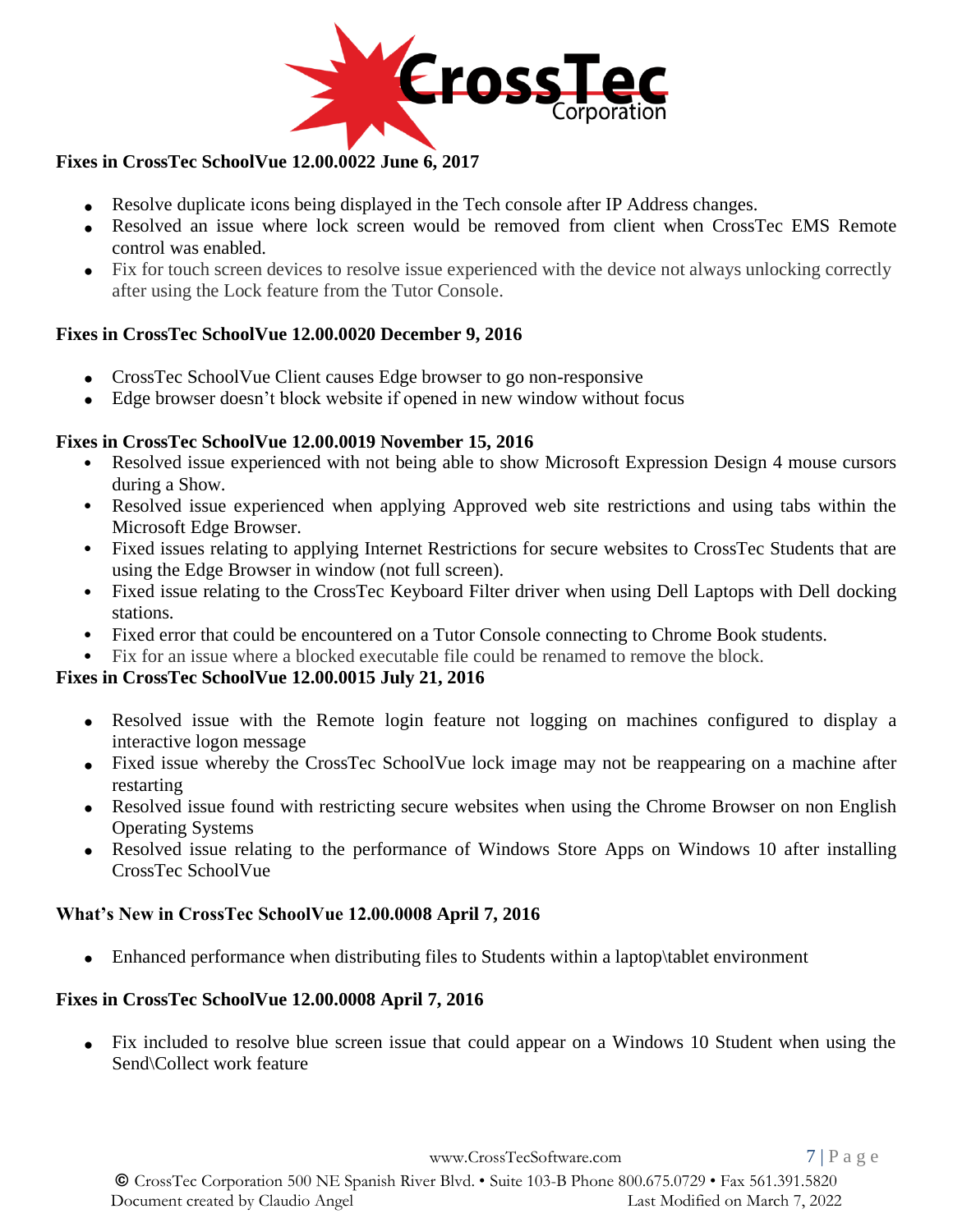

## **Fixes in CrossTec SchoolVue 12.00.0006 February 18, 2016**

- Improved support for Students with multiple monitors and monitors set to differing dpi % scaling.
- The leader can't use "Enter" key to change new line when input text while teacher shows whiteboard to student.
- Fixed an issue with Keyboard monitoring on the Windows 8/10 Student when using 'search web and windows' option on the taskbar
- Show "scale to fix" option now scales up and down
- Improved support for showing to a student with multiple monitors
- Fixed an issue with Messages and Chat when the Tutor is showing a whiteboard
- Fixed an issue with playing a replay file at student
- Fixed an issue with Keyboard monitoring and Microsoft Access

## **What's New in CrossTec SchoolVue 12.00.0005 December 15, 2015**

The Student now has an option to allow it to display a list of available rooms detected on the network from running Tutor Console sessions. The Student can then select to Join one of the available rooms.

## **Fixes in CrossTec SchoolVue 12.00.0005 December 15, 2015**

- Fix included to resolve an issue found with the Connectivity Server which could prevent this from running if a malformed packet was received.
- Fix included to resolve GPF error when using smiley faces in the Chat feature.

## **Fixes in CrossTec SchoolVue 12.00.0004 November 18, 2015**

- Resolved issue found with applying the USB device restrictions to Students on Windows 10
- Resolved potential Student crash that could appear when locking\unlocking Students or using the Blank Screen feature

## **Fixes in CrossTec SchoolVue 12.00.0002 September 22, 2015**

- Resolved grey screen issue that could appear when viewing a CrossTec Client installed on Windows 7 64bit, Windows 2008 Server 64bit, Windows 2003 64bit or Windows XP 64bit and using the GDIHook driver method.
- Fixed issue found whereby the Journal feature would not recognize that the MS PDF reader app was available to view the Journal on the Tutor or Student.
- Resolved intermittent issue with Web restrictions not continuing to be applied to the Student on Windows 8.1 using IE 11 if the Student logs off and on.
- Resolved potential GPF error that could appear when selecting an Exam from the Tutor Console

## **Fixes in CrossTec SchoolVue 12.00.0001 August 26, 2015**

- Resolved issue whereby under certain circumstances a Student could bypass the USB restrictions enforced by the Tutor Console
- Resolved issue with the combo list type within the Test module feature when including only one question whereby the text fields could move around.
- Student and Tutor will now advise to reinstall CrossTec SchoolVue on Windows 10 if the Operating System has been upgraded from Windows 7. This is required to remove the CrossTec LSP from machines and to install the CrossTec Web Filter.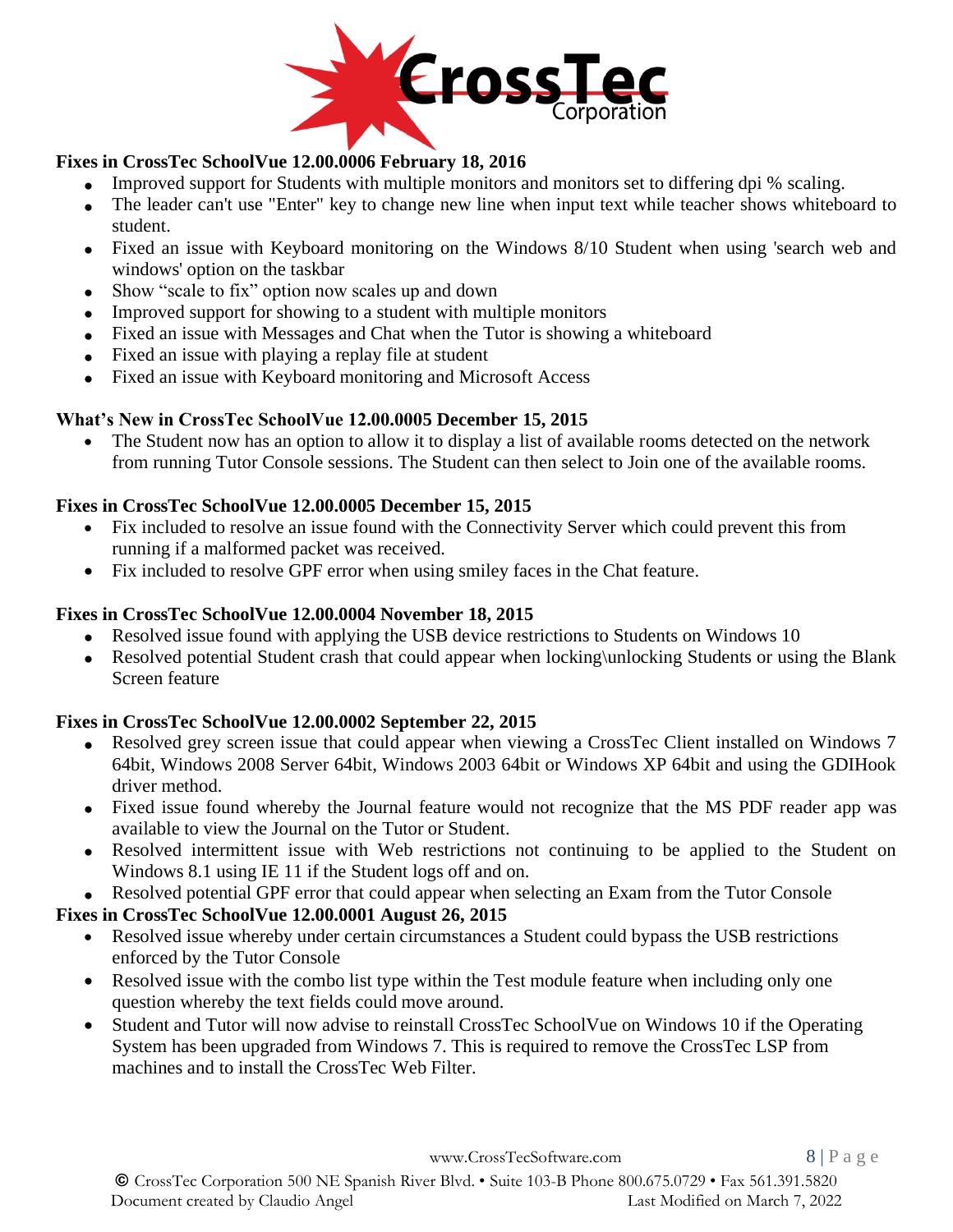

## **What's New in CrossTec SchoolVue 12.00.0000 August 13, 2015**

- Support for Windows 10 Operating System at Tutor and Student, including tablet mode and Microsoft Edge browser.
- Student dialogs updated to be more touch friendly.
- Student toolbar updated with refreshed User interface.

#### **Fixes in CrossTec SchoolVue 12.00.0000 August 13, 2015**

- Resolved potential blank thumbnail behaviour at the Tutor when switching between groups of Students.
- Resolved issue found where previously viewed website title is displayed for the next website that is viewed when monitoring a Students web activity via the Tutor Console and the Student is using a Chrome Browser.
- Fixed issue when using the Whiteboard feature of the Tutor where the leader authority is incorrect after the previously configured leader has reconnected to the Tutor.
- Fixed issue where the View window scroll bars were overlapping the taskbar of the Student at the Tutor.
- Resolved issue where Student machines would not have Sleep mode re-applied until they were restarted after performing a Show to them.

#### **Fixes in CrossTec SchoolVue 11.41.0019 April 28, 2015**

- Resolved issue found with web pages failing to load correctly after installing CrossTec SchoolVue and NOD32 ESET on a Windows 8 machine.
- Fixed issue with Students not auto reconnecting to a Tutor Console after returning from Sleep mode.
- Resolved issue with Q+A mode advising Students typed answer is wrong even though the answer was correct.
- Fixed issue whereby the room name user policy was not being applied to a Student if a machine name policy to apply the room name was already enforced.
- Resolved issue with performing an upgrade of CrossTec SchoolVue via Active Directory.

## **Fixes in CrossTec SchoolVue 11.41.0018 April 2, 2015**

- Resolved issue found whereby the Tutor Console would report Students connected to a Wireless 802.11AC access point as using a N type access point.
- Fixed issue found where the Tech Console configured to use a Name and Connectivity server could become unresponsive at start-up during the time taken to connect to all available Students.
- Fixed behaviour found whereby a frame would appear when viewing a Student in full screen mode.
- Resolved issue with the View window drop down menus disappearing after using the Maximise View area option.
- Resolved volume level issue experienced after installing the CrossTec SchoolVue Student that could be found when switching between a headset and the local Audio device on the Student machine.
- Fixed issue found whereby under certain circumstances at the end of a timed exam a GPF error could appear on the Tutor Console.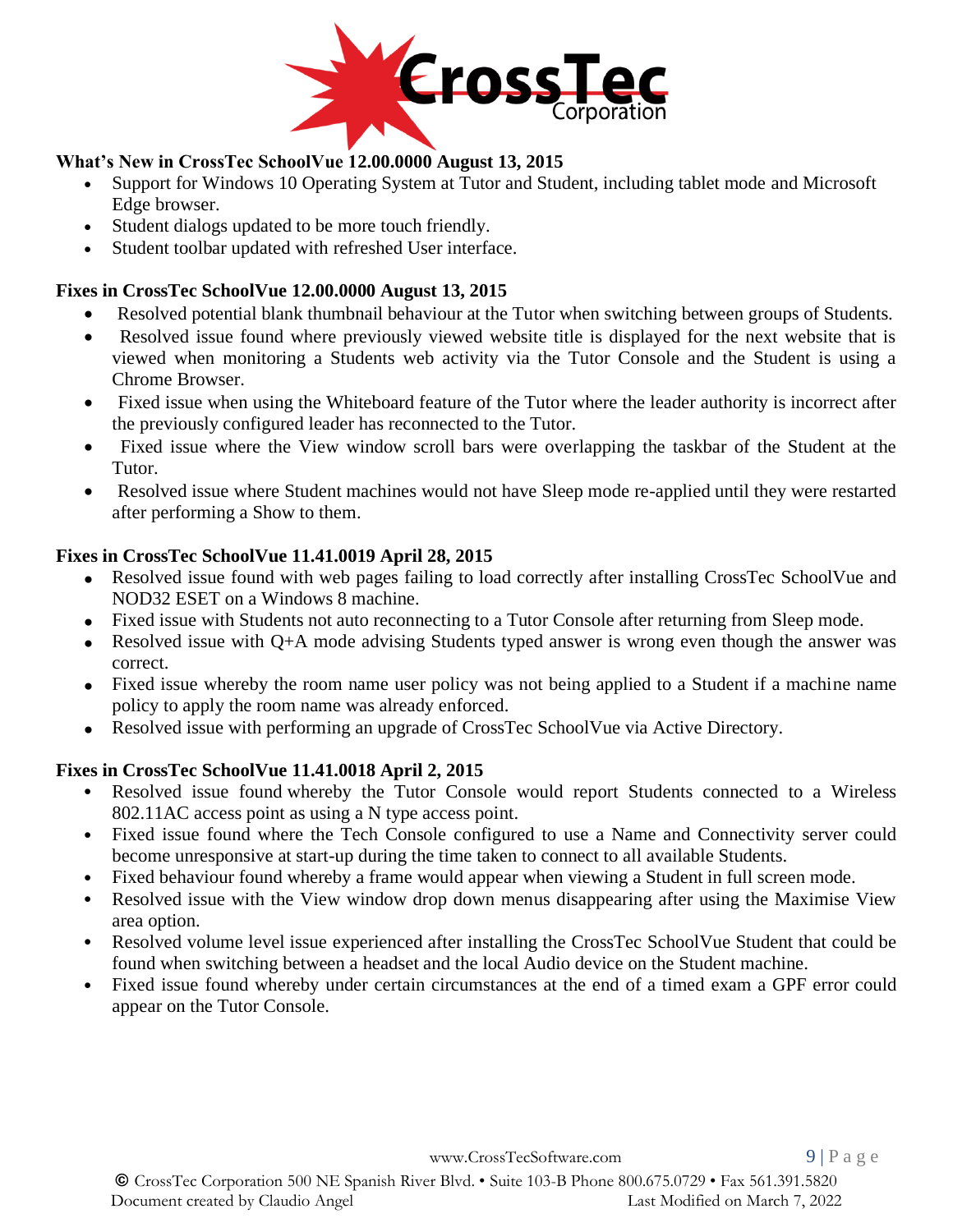

## **Fixes in CrossTec SchoolVue 11.41.0014 February 3, 2015**

- Fix for conflict with Eclipse Rule Designer
- Fix for Terminal server room mode.
- Fix for APPV programs slowing down with the Student installed
- Fix for Mac Address detection at the student
- Fix for auto logon on windows  $*$  with a legal message
- Fix for clipboard hanging the Student
- Fix for viewing a grey screen shortly after a desktop switch

## **What's New in CrossTec SchoolVue 11.41.0011 December 16, 2014**

- When viewing a multi-monitor system, only data for the currently viewed monitor is sent to the Control.
- Pressing the pause key causes the next keystroke to be skipped.

## **Fixes in CrossTec SchoolVue 11.41.0011 December 16, 2014**

- Fixed an issue that could allow a student to access the windows 8 metro interface during a show.
- Fixed issue found where the view Window would not maximise correctly across the screen when using the ScrapeLogon=0 setting at the Client
- Fixed issue that could cause the Student to crash during a show.
- Fixed an issue that could cause the Tutor to crash during a show.

# • Fixed a problem that could cause a blank view window.

# **Fixes in CrossTec SchoolVue 11.41.0010 November 26, 2014**

- Resolved mouse cursor corruption that could appear on the Student when performing a Show and presenting Adobe applications.
- Fix included to resolve a conflict with Forensic Software's Policy Central application which could cause Office applications to not respond.
- Resolved slow File Transfer performance issue.
- Updated to include support for the version 1.52 Chrome Student.

## **What's New in CrossTec SchoolVue 11.41.0009 October 23, 2014**

- New 256 colour palette optimisation (Adds 256 Colour Medium and High quality modes when using the View and Show features).
- Thumbnails are now displayed in 256 medium by default.
- Touch screen enhancements for viewing Windows 8 touch screen devices, now supports up to 10 point multi-touch (on supported hardware).
- Change to the behaviour on detection of Wireless Students by the Tutor Console, network throttling is now always applied when wireless connections are detected.
- The Name and Connectivity Server component is now installed to a common location.

## **Fixes in CrossTec SchoolVue 11.41.0009 October 23, 2014**

- Resolved issue where the mouse cursor was not visible on Windows 8\8.1 Students, if the Show session was started before the Students had moved their Mouse.
- Fixed issue where the Tutor console could display a GPF error when accessing a send\collect work job that was previously sent to 100+ Students.
- Resolved software conflict with IBM SPSS Model application, where it was not possible to save or open files with the IBM application when CrossTec SchoolVue was installed.

[www.CrossTecSoftware.com](http://www.crosstecsoftware.com/) 10 | P a g e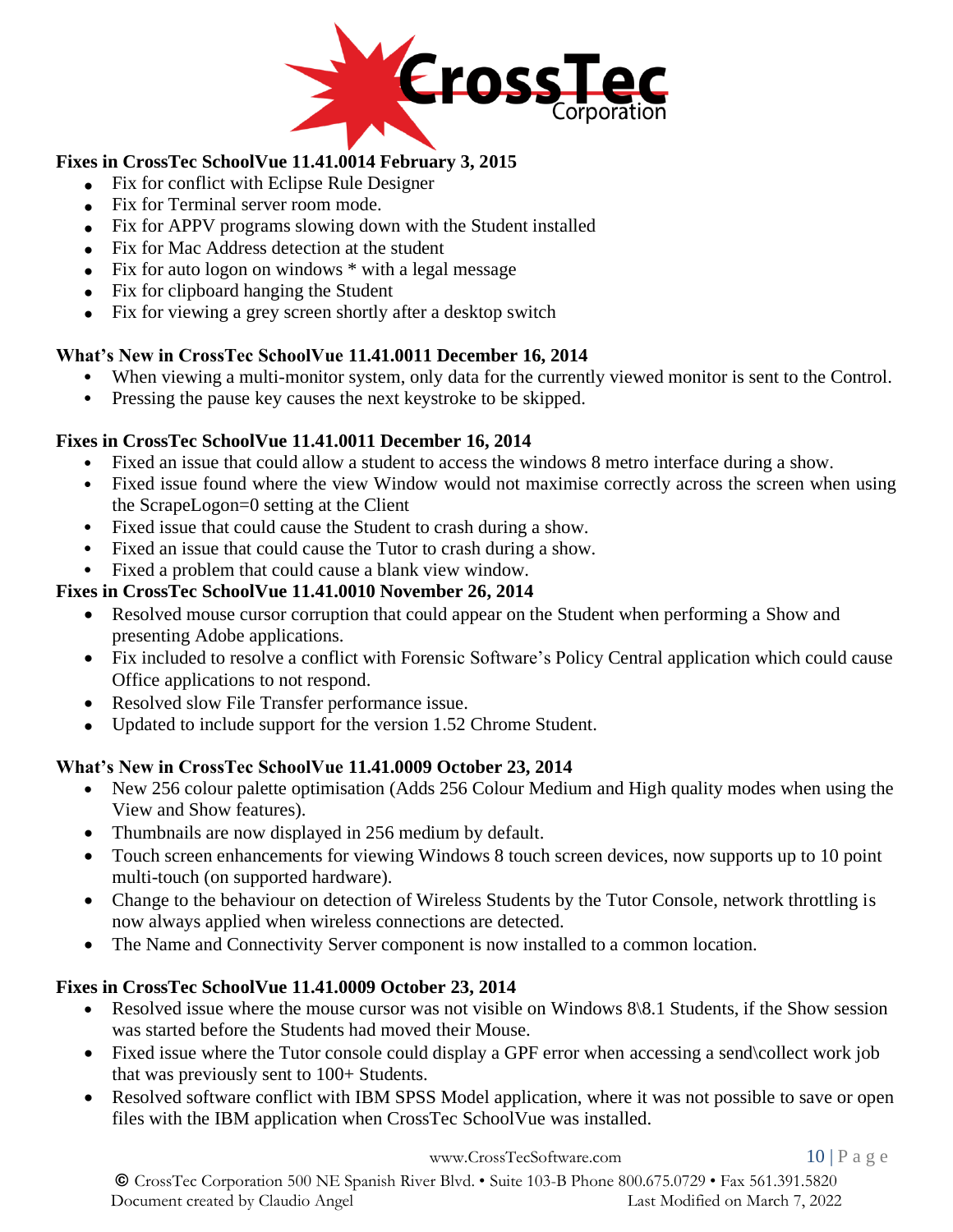

- Resolved issue found with the Tutor Console not reporting website activity from Students using Chrome Browser version 35.0.1916.153.
- Fixed issue where the Tutor Console could not block HTTPS websites accessed by Student using the Chrome Browser on Windows 8.1
- Fixed issue whereby sending the Chat text for a single Student to the open Journal can prevent the Journal from being stopped.
- Resolved issue where it was found under certain circumstances the printing would not be restricted on the Students if the Tutor configured this to be blocked.
- Fixed issue where it was found disabling the Group leader setting Execute would not disable the Quick launch option from the Group Leader.
- Fixed issue with the Journal feature where the Whiteboard journal entry would be removed upon ending and reopening the Journal.
- Fixed issue whereby using the Journal feature to capture the IE Window could cause this to remain in focus rather than auto minimise.
- Resolved issue where CrossTec SchoolVue Android Students would incorrectly be listed in the Test Console, preventing the Tutor from starting the Test.
- Resolved issue where the option to Chat to an individual Android Student would not be available if you have previously deselected the SchoolVue Android Student from being included in a Group Chat.
- Resolved issue with applying a sort order to Students icons in the Tutor Console if the Students used a particular naming format.

## **What's New in CrossTec SchoolVue 11.41.0007 June 5, 2014**

- Support for the following new CrossTec SchoolVue Android Student features included in the 2.10.0001 version of CrossTec SchoolVue Android Student:
	- o Question and Answer Module: Conduct instant student and peer assessment. Deliver questions verbally to the class then select students to answer - randomly (pot luck), first to answer or in teams. Bounce questions, ask the class to peer assess a response and keep individual/team scores.
	- o File Transfer: Teachers can now transfer files to/from a selected student tablet or multiple devices in a single action.
	- o Launch at Startup: Launch the Student app automatically when the tablet is powered on.
	- o Automatic Sign in for a fixed Room
	- o Implementation of Rotation for Util View
	- o Added Compression setting to View and Show features
- The Tutor will now auto detect whether it or any of the Students it has connected to are using a wireless connection and if they are will enable the Wireless performance settings

#### **Fixes in CrossTec SchoolVue 11.41.0007 June 5, 2014**

- Resolved issue where User Class lists are not being saved to a central class list folder location
- Resolved issue where mouse pointer would still be visible on the Student when the Tutor locks the Students tablet on Windows 8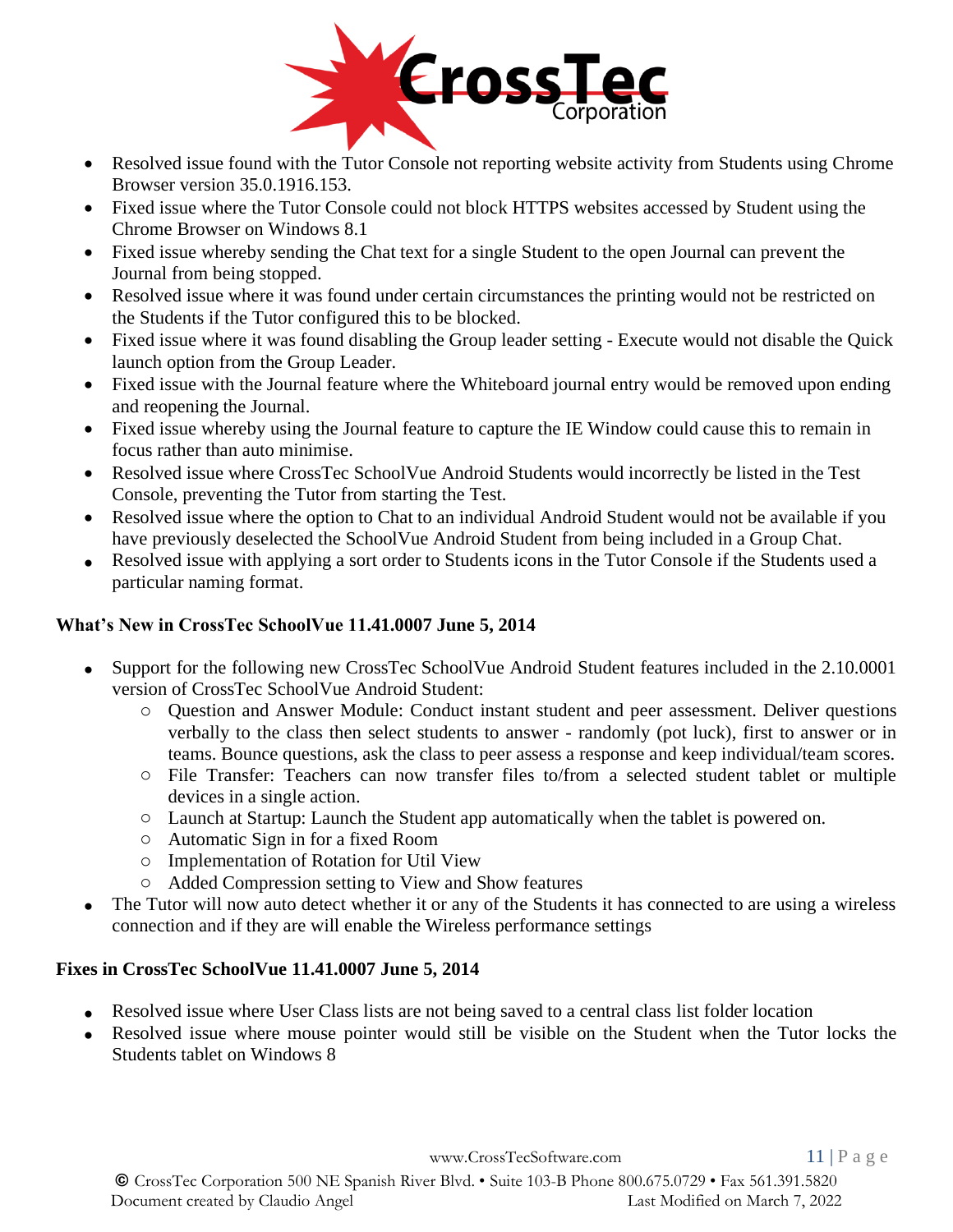

## **Fixes in CrossTec SchoolVue 11.41.0003 March 25, 2014**

• Resolved intermittent Student disconnection issue that could occur within wireless environments

## **Fixes in CrossTec SchoolVue 11.41.0002 March 18, 2014**

- Fix included to resolve an intermittent GPF error that could appear upon starting the Tutor Console if a Student has an active or pending Print Job.
- Resolved issue found where it was found that the option to change the Audio Transmission format within the Tutor Console Audio Settings was no longer available.
- Resolved intermittent GPF error found when starting the Tech Console and this detects two machines on the network with the same machine name during a browse.
- Resolved issue found with missing menu options when accessing the Remote Command Prompt View drop down menu within the Tech Console.
- Fixed behaviour in the Tutor Console whereby this would not be permitted to connect to Student machines with the same machine name at the same time.

#### **What's New in CrossTec SchoolVue 11.41.0001 February 19, 2014**

- **Android and iOS Student Support.** The 11.41.0001 Tutor is required to support the Android Student 2.01 and iOS Student 1.20 releases Note: There is a new configuration item in the Tutor that can be used to restrict the Tutor UI to just the functions/features currently supported/available to use with Tablet / Chrome Students. From the Tutor main menu {School}{Configuration}
- **Multicast.** A significant transport level enhancement provides 'Multicast' as an alternative to 'Broadcast' for Show/File Distribution and as an additional method for 'Browse' to (locate students). By 'default' the Client listens on Multicast address 225.16.8.68 and the Tutor now includes this address when browsing for students.
- **Internet Metering**. For Windows 8 and above we have introduced a new mechanism for Internet metering/blocking and re-direction. We now use the 'Windows Filtering Platform' (WFP) as a replacement for the previous mechanism used 'Layered Service Provider' (LSP). This provides some immediate benefits making the 'Approved only' web restriction option more intuitive to use and provides a platform for future development in this area.
- **Live Folders.** A 'live folders' facility has been added to the File Transfer function. When initiating a file transfer to a remote PC, the path to any open folders (Explorer windows) on the Student's desktop are displayed at the top of the file transfer view window to ease quick selection.

#### **Fixes in CrossTec SchoolVue 11.41.0001 February 19, 2014**

- When Approved Only web restrictions are applied at the Tutor a list of Approved Websites should be displayed when the Student attempts to access a non-approved site using Metro based Internet Explorer on Windows 8
- When Block FTP is enabled at the Tutor FTP sites should not be accessible at the Student when using Metro based Internet Explorer on Windows 8.
- When using Block Restricted web sites at the Tutor the Website Lock page should be displayed when a student attempts to access a site on the Restricted Websites list using Metro Based Internet Explorer on Windows 8
- Intermittent / Infrequent TCPIP adapter error during show on tutor as a result of clients mismatch on udp packets received"
- Chat Function Members join/decline pop up not displayed on a logged off student

[www.CrossTecSoftware.com](http://www.crosstecsoftware.com/) 12 | P a g e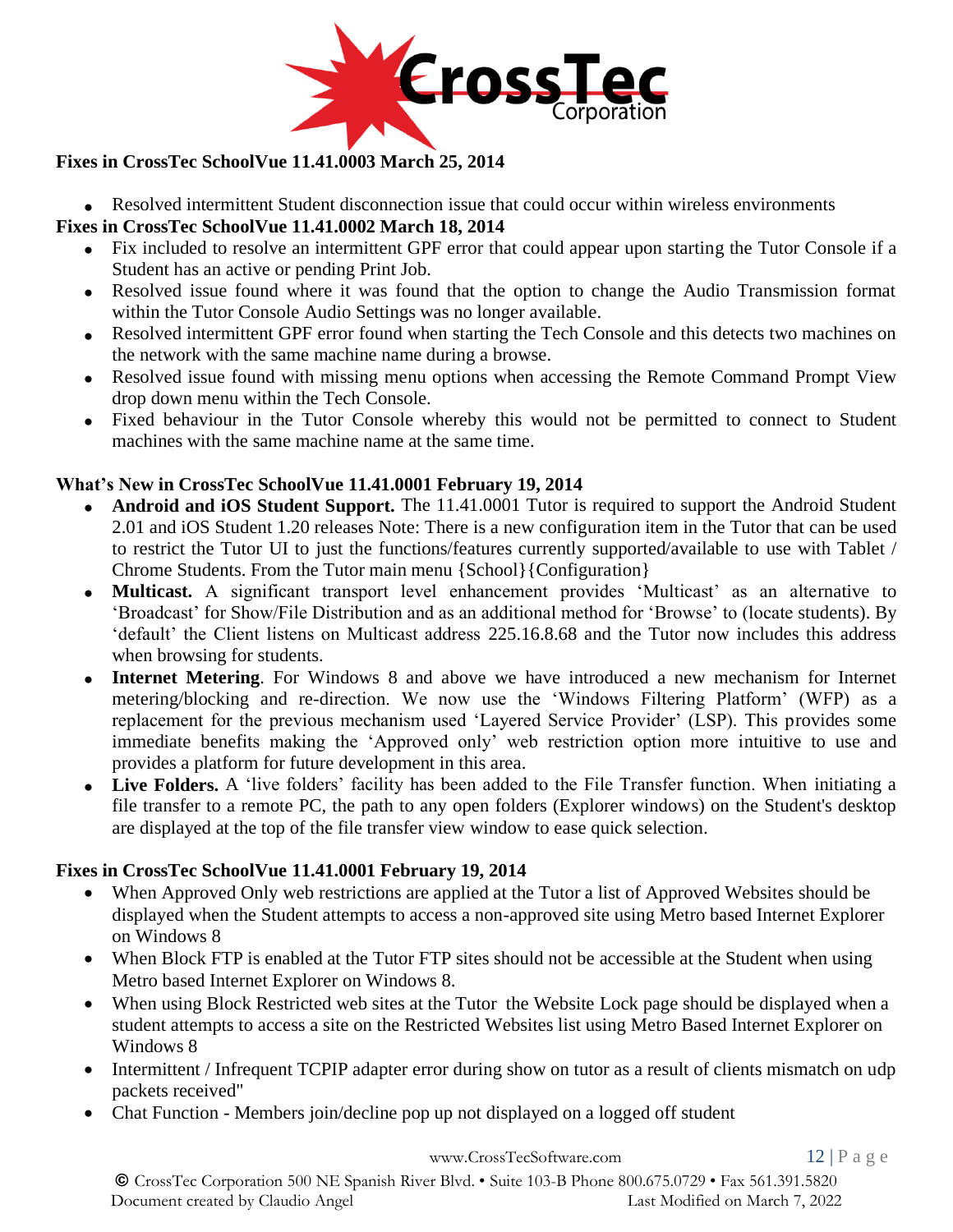

- Multiple Keyboard Filter Drivers Displayed in Device Manager when docking and undocking Windows 8 Tablet
- Reboot is not working correctly on windows 8
- When Safe Search is enabled at the Tutor Search content should be restricted for Yahoo and Bing when using Metro based Internet Explorer on Windows 8
- When Google defaults all searches to using HTTPS the Safe Search functionality was not being applied. (Change implemented to redirect the Student to the http version which allows the Safe Search functionality to be applied)
- Turkish translation needs to be mended to ensure consistently for the term 'client'
- Tutor sending unnecessary broadcast retry packets during show if client had previously auto reconnected to Tutor.
- Tutor hangs and show stops if you attempt an announce during a suspended show sessions
- Tutor in another room message no longer displayed in 11.31
- Tutor Lockup using Announce followed by show/file transfer in the same Tutor session
- Tutor installation without client component installed pseudo client on Tutor does not leave the name server when the tutor is configured to no longer use the name server
- When a student manually changes UAC the Tech Console security setting does not update
- When selecting one Student Machine within a Group it powers off all of the machines not just the selected Student Machine
- Student Machine history not stored if the Student Machine shuts down before the Tutor Console closes
- Intermittent issue when using room mode where Student disconnecting and auto-reconnecting fails to rejoin show correctly
- Intermittent issue where clients in room mode reconnect after reboot even if the tutor has ended the class, then show as already connected when the tutor starts the class
- If you attempt a test session during a paused show tutor hangs and closes, student are left in the show and need to be rebooted
- Intermittent issue where clients attempting to auto-reconnect report as already connected to the Control (affects Room Mode Tutor)
- The display mode of students switch from thumbnails to list after change the replay file settings.
- Alert color disappears and no warning message reminds student after twice raise the same alert type.
- Show video window on student side cannot normal exit when teacher show video then disconnected network
- The leader authority is incorrect on whiteboard after leader reconnected to teacher.
- The tutor cannot normally exit show after resume from S3.
- Teacher auto close after click "Start Test "when send quiz to student then resume from S3.
- Testing Console dialog still show after teacher resume from S3 during testing.
- The USB icon cannot display under device view mode if student insert USB device before connect to teacher.
- Error message pop up when import audio/ video for creating question.
- cannot close message via clicking "X" when teacher try to connect offline student
- Cannot close Student Register window via clicking "X".
- McAfee icon will disappear from system tray when McAfee Security Centre is opened then teacher clear desktop.
- Student screen shows truncation under teacher view on portrait mode.

#### [www.CrossTecSoftware.com](http://www.crosstecsoftware.com/) 13 | P a g e

© CrossTec Corporation 500 NE Spanish River Blvd. • Suite 103-B Phone 800.675.0729 • Fax 561.391.5820 Document created by Claudio Angel Last Modified on March 7, 2022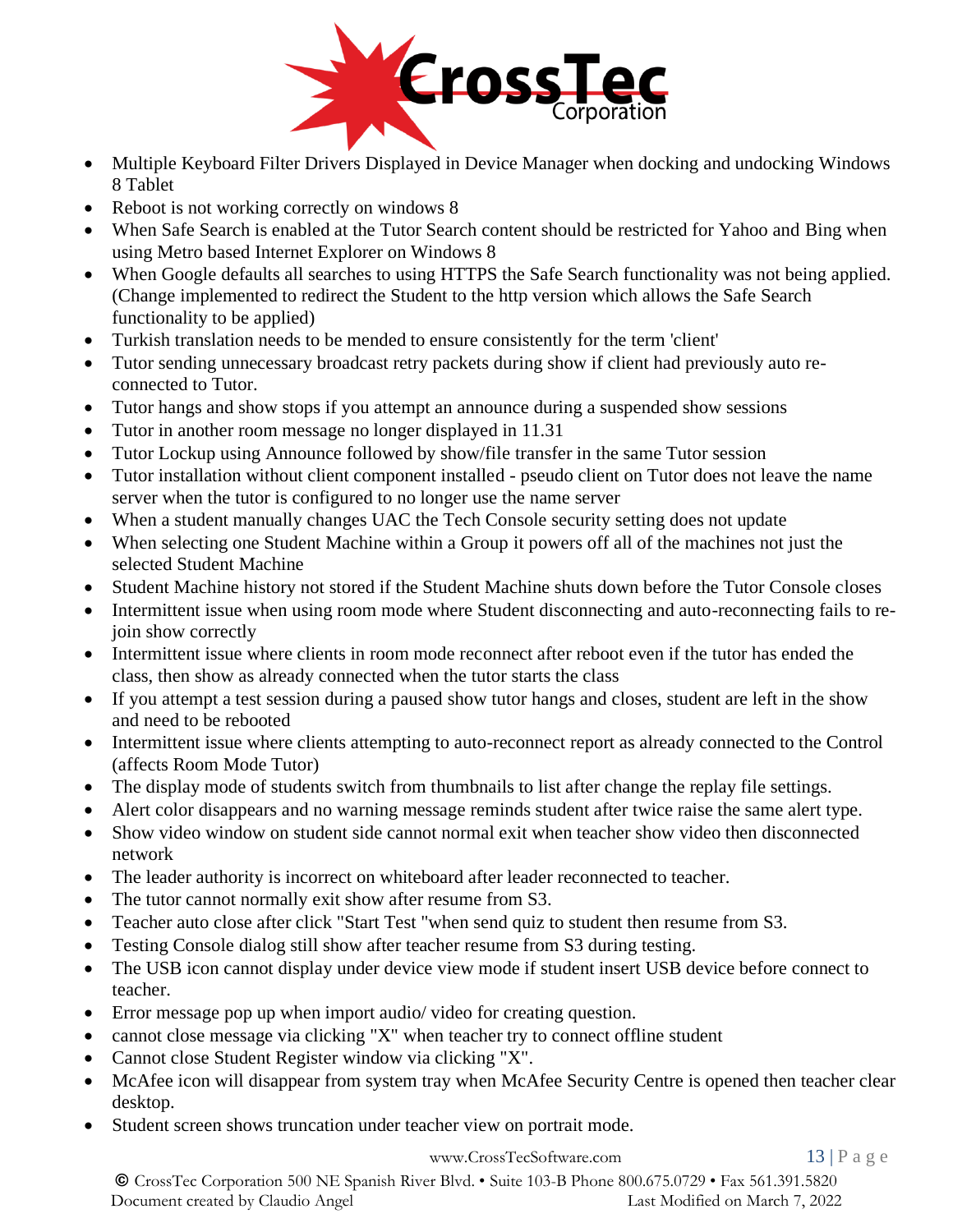

- Cannot draw vertical lines on leader of Whiteboard when using finger or stylus.
- Truncation shows on "Exhibit-> Student to Exhibit" when student's name more than 50 characters.
- Student sound is mute after teacher show desktop to locked student
- Student start screen cannot show message prompt when message over than 200 characters.
- Student ID/No. show class on student tips information
- Student crashed when student fill in all register information more than 79 letters.
- Letters and icon are overlap on Test Console dialog.
- There will pop up two same chat windows on group member side under group teaching.
- Student cannot login with changed username when teacher do remote management
- Created Replay file cannot be played by double click directly.
- "Unrestricted/Read Only/Prevent Execute" settings on teacher side are all active when no student connect to teacher
- Student cannot show whiteboard after reconnected to teacher.
- Video Player cannot play audio file when click End during audio playing.
- Teacher PC cannot let Student PC login
- End show and Suspend button greyed out if all students disconnect from Tutor while Annotating Screens.
- Tutor can send question with empty answer O&A Mode Enter an answer
- Student keyboard and mouse not unlocked when they join a chat session
- Student background changed to black when viewed from Tutor or Tech Console
- Can't click Go if "Hide answer" not enabled Q&A Mode Enter an answer
- Get Support button remains on Tutor toolbar after Teacher Support disabled on Tech Console
- Q & A mode tool tips stop appearing after clicking Sound Effects button
- Student excluded from First to Answer after Team First to Answer if not part of a team
- Close button in upper right corner of Registration Report dialog doesn't work
- Bounce Question option missing from context menu
- After listening stopped, student audio can be heard when viewing student screen
- Student can access USB flash drive when access is blocked by sharing it
- Student Toolbar color doesn't change if help request entered when not connected to a Tutor
- Title on Test Designer window is incorrect
- Start Menu reported as Current Application after student switches to desktop
- When showing desktop, tutor can only visit sites on Approved list with Unrestricted selected
- Single character answers not allowed for Drag  $&$  Drop Text questions
- Can't continue with exam creation after default scoring system option changed

#### **Fixes in CrossTec SchoolVue 11.31.0002 November 13, 2013**

• Resolved behaviour found whereby the Tutor Console could not apply restrictions to websites accessed by Students using the Google Chrome Browser.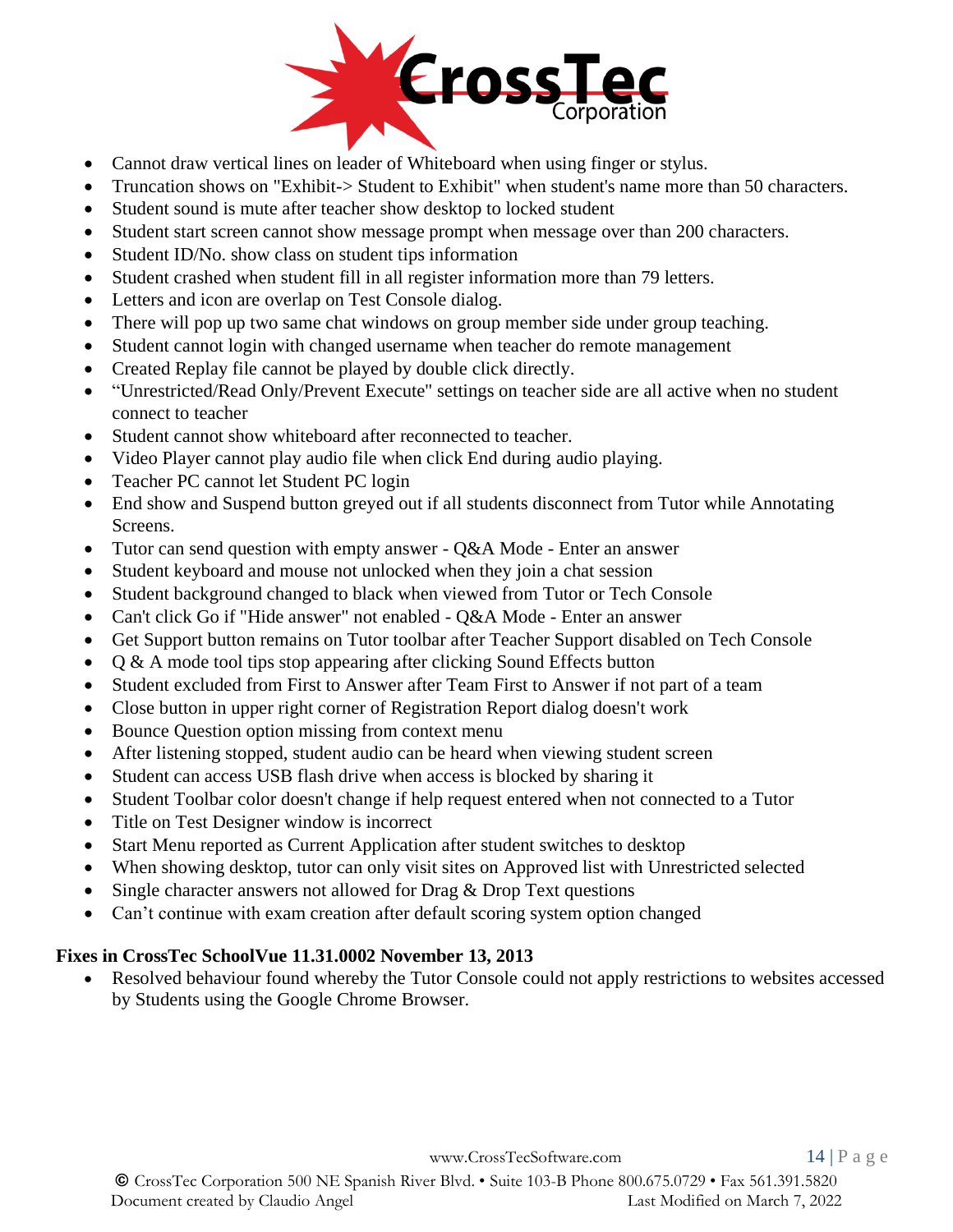

# **What's New in CrossTec SchoolVue 11.30.0002 July 8, 2013**

- Support for the Tutor Console to connect to the new CrossTec SchoolVue Student for Android Tablets.
- Updated ADM and ADMX Template files.
- Support for Journal on Arabic Operating Systems
- The Student configuration to connect to a Name and Connectivity Server is no longer required to be applied to a Tutor Console in order to advertise the Tutor Console and its corresponding Room name on the Services tab on the Name and Connectivity Server.

#### **Fixes in CrossTec SchoolVue 11.30.0002 July 8, 2013**

- Resolved issue found whereby Tutors would not be able to successfully add images to the Students Journal, if the Student Journal location was configured to point to a network location.
- Resolved issue found whereby using the Mute Audio option when showing a Replay File would only mute the audio on the Tutor PC and not on the Students.
- Resolved stability issues found when performing a Show to Chrome Students
- Fixed behaviour found where the Tech Console would not connect to Tutor only installations when using the Name and Connectivity Server component.
- Fixed issue whereby launching Applications for a Group would not work if one of the Group Members was logged off.
- Resolved issue with the Tech Console Only installation would not display the thumbnails for Chrome Students.
- Fixed issue where it was not possible for the Student to perform a Search using Google if the Tutor Console was connected and the Safe Search option was enabled.
- Resolved issue where it was found a UDP Show from the Tutor to the Students could repeat frames.
- Fixed issue whereby the Desktop or Document Destination dialogs were not reported on Windows 7 Starter when using File Transfer or File Distribution.
- Resolved issue where the Tutor's Test Console dialog could not be closed if the Tutor Console disconnected while sending the test to the Students.
- Fixed issue where when using the Arabic language variant information would not be saved to the Journal feature.

#### **What's New in CrossTec SchoolVue 11.20.0000 April 23, 2013**

- Support included to now display Windows 8 (Metro) Apps within the Running Applications view
- It is now possible to manage Windows 8 (Metro) Apps within the Approved and Restricted lists
- A new Windows Store Application option is available to allow Windows 8 (Metro) Apps to be added to the Approved and Restricted lists
- The option to "Activate" (Bring to Focus) Windows 8 (Metro) Apps
- Support included to Close or Kill the process for Windows 8 (Metro) Apps
- The Tutor Console now has the option to switch Windows 8 (Metro) Apps Students to either their Desktop or Start Screen (Metro)
- New Windows Store Application available to allow Windows 8 (Metro) Apps to be added to the Quick Launch feature to allow Windows 8 (Metro) Apps to be launched on Windows 8 Students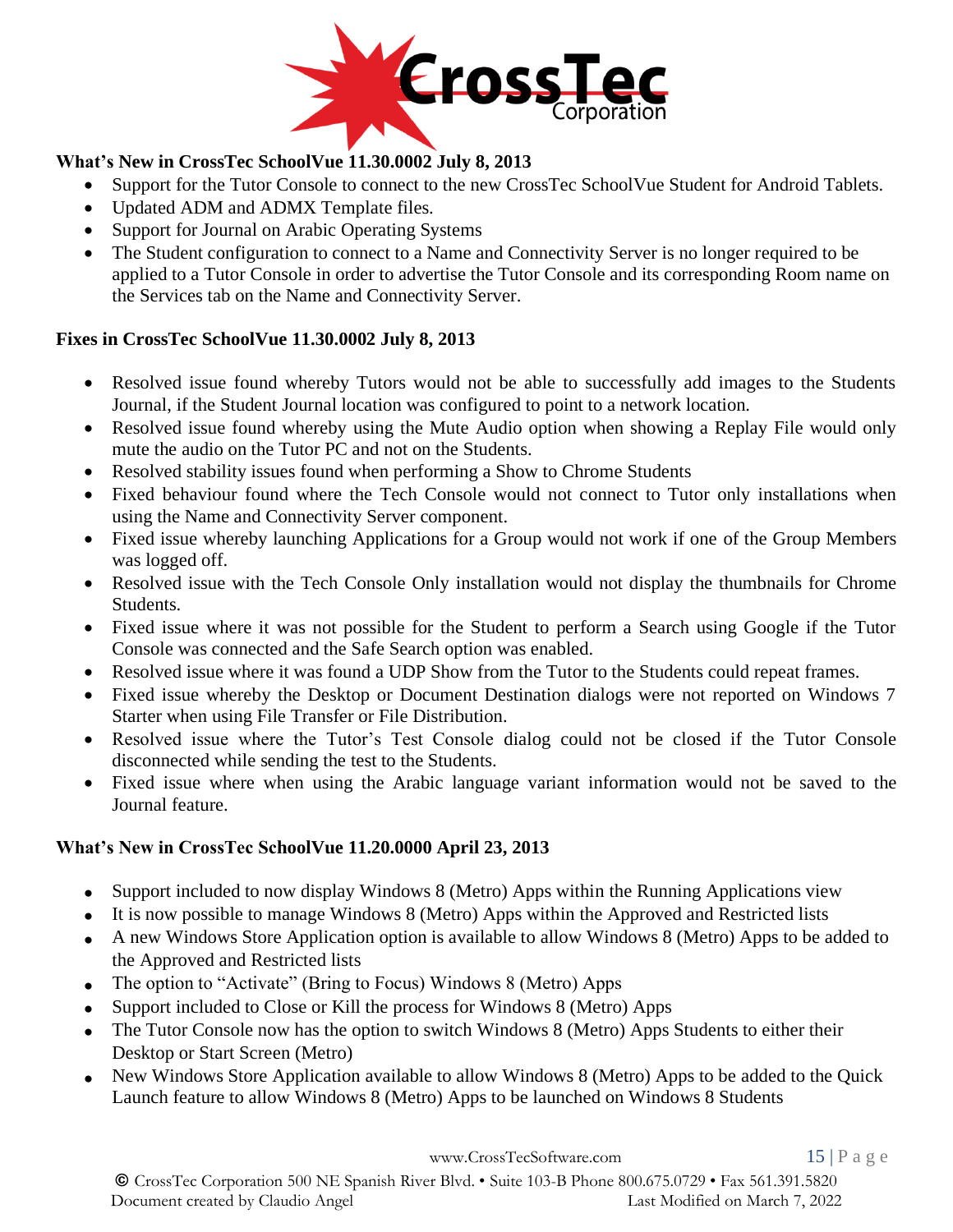

#### **Internet monitoring enhancements**

- It is now possible to manage Students using the Internet Explorer (Metro) App via the Approved and Restricted lists as well as the Restrict All Websites option.
- The Safe Search support has been enhanced to include the Internet Explorer (Metro) App
- When sending a Website to a Windows 8 Student this now automatically activates the Desktop where the Website has been opened

## **Other**

- Monitor Mode enhanced to now display the Students Screen for logged off Windows 8 Students
- Keyboard Monitoring has been enhanced to monitor Windows 8 (Metro) Apps
- The Tutor Console will now automatically enable Wireless Performance Mode when a Wireless Access Speed is set within the Tutor configuration.
- The Tech Console Policy Management feature for Applications has been enhanced to support Windows 8 (Metro) Apps
- The Tech Console Policy Management feature for the Internet has been enhanced to support Windows 8 (Metro) Browser Apps
- The Deploy utility now includes support to perform Installs, uninstalls, license and configuration updates to Windows 8 machines

## **Fixes in CrossTec SchoolVue 11.20.000 April 23, 2013**

- Fixed included to resolve a GPF error that could appear upon starting the Tech Console or Tutor Console if a Password had been enabled within the configuration to restrict access to either of the components.
- Notifications are now displayed on Students running Windows 8 and using the Metro mode to inform them when Chat, Messages, Surveys and Q+A Modes have been started\sent by the Tutor.
- Fix for the Launch Application feature of the Tutor and Tech Console to allow non-executable files to be launched at the Students.
- Resolved issue whereby the Launch Application option of the Tech Console was missing the "Only" when logged in" option.

#### **Fixes in CrossTec SchoolVue 11.00.0001 September 12, 2012**

- Fix for the progress bar in the Replay File viewer ending before the file has ended.
- Fix for Tutor showing black thumbnails for logged on Students after 10-20 minutes.
- Fix for Error while performing a show.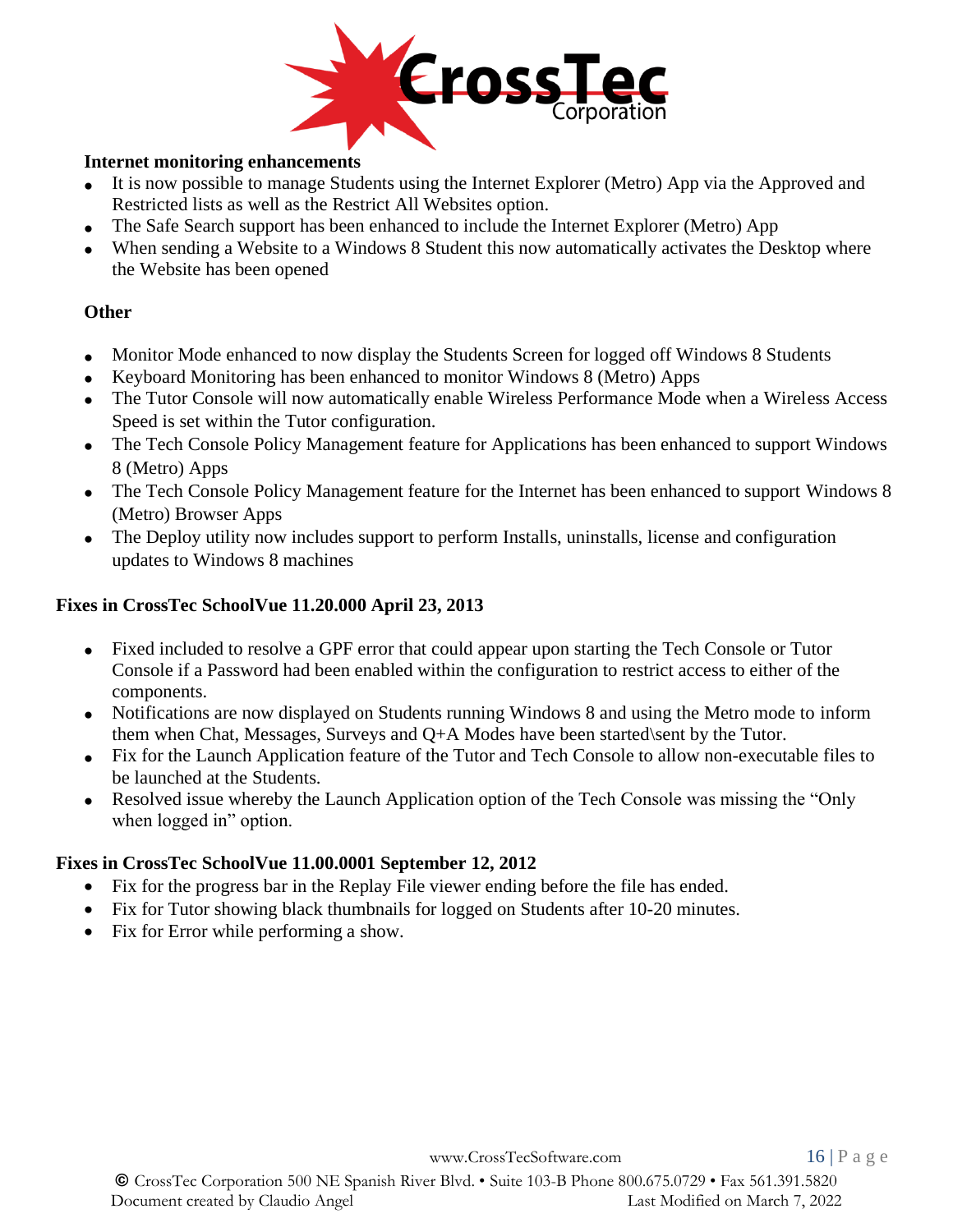

## **What's New in CrossTec SchoolVue 11.00.0000 July 27, 2012**

- **Enhanced Class Wizard:**
	- o The Class Wizard now includes a new mode of Student connection called the "User Mode", this mode allows the Tutor to define a list of Students to connect too based upon their Logged on username.
	- o The Class Wizard is also now displayed both when the Tutor console is started and when a Class is restarted.
- **Enhanced Tutor User Interface:**
	- o The Tutor Console User interface has been updated to be more streamlined to provide quicker access to all of the features minimising the number of click required to perform any function.
	- o Many of the features of the Tutor Console are now dock and un-dockable allowing them to be moved around the desktop for regular use.
- **Question and Answer module:**
	- o With a "game show" style, a teacher can quickly ask verbal questions, allow students to be selected based on Speed of Answer, their Team, randomly - or simply allocate scores automatically based on correct responses.
	- o Supporting the new module is a range of question types, including Random Selection mode ensuring all students are included, skipping students who have already answered, assigning scores and much more.
- **Quick Launch Desktop Controls:**
- The new Quick Launch feature brings together functionality from other modules and provides a single source where Teachers can remotely launch applications, or specific documents or websites on selected or all student computers remotely and instantly.
- **Enhanced Groups:**
	- o Groups now supports an additional option to create Random groups of Students within the Tutor Console.
- **Enhanced Replay Files:** 
	- o New Video Editor available allow replay files to be trimmed and edited.
	- o Replay files can now also be exported as AVI or WMV files using the new Video Editor.

#### • **Enhanced File Distribution:**

- o File Distribution now utilises UDP for one-to-many transfers.
- o The Send and Collect feature now provides real-time feedback on the Status of each document sent.
- **Enhanced Student Toolbar**
- **Enhanced Tutor Minimised Toolbar**
- **Enhanced Active Directory Integration:**
- New ADMX template files are available for the Tutor and Student component.
- **Enhanced Student Journal:**
	- o Teachers and Students can select an existing journal files and continue to add subsequent lessons to it.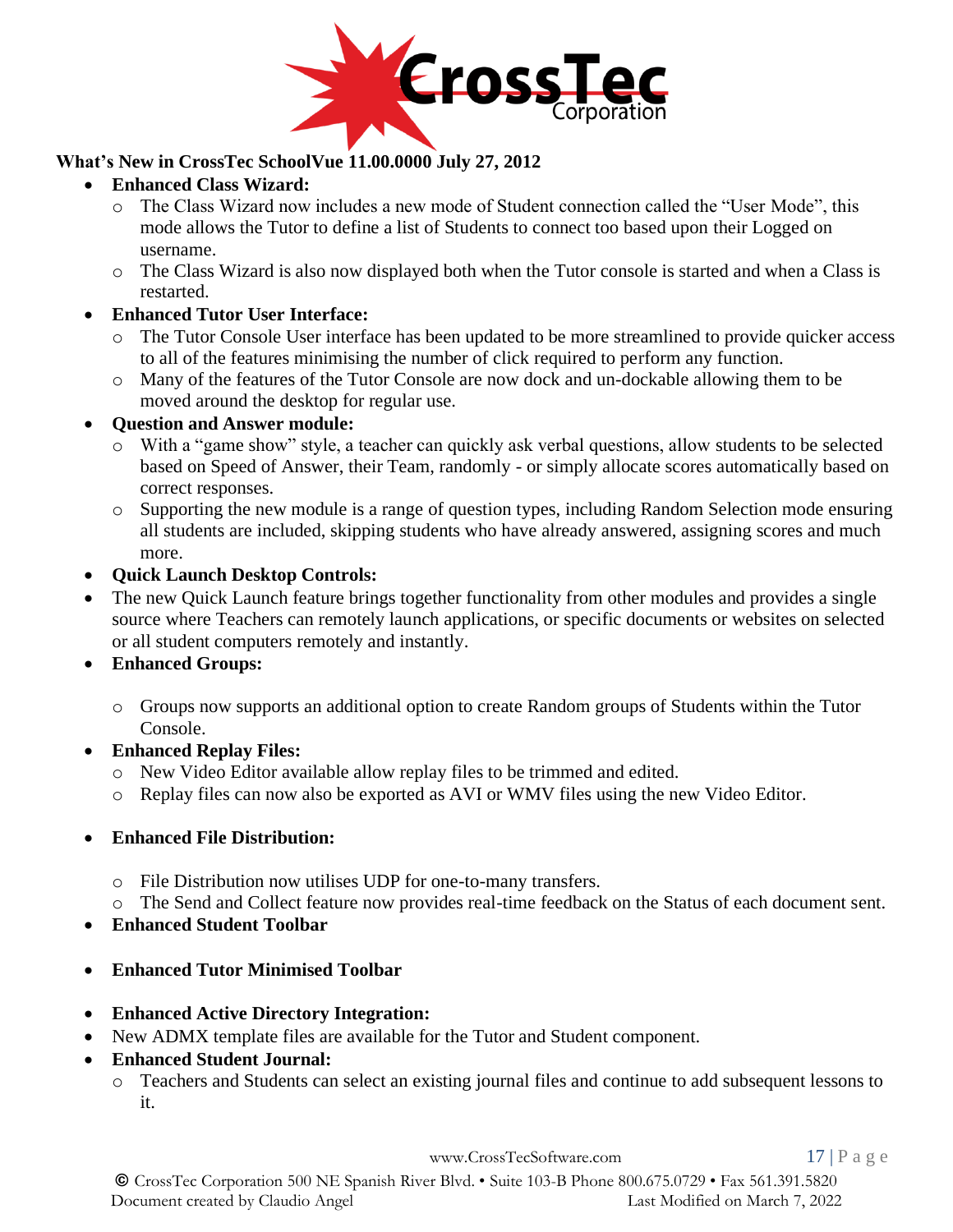

- o Teachers can add chapters to the journal, create bookmarks and synchronise missing content from their journal with a Students who missed the lesson.
- **Tutor Assistant:**
	- o Version 11.00 introduces a new Mobile Tutor Assistant component available free from both the Apple and Android app stores.
	- o Once installed on a Tablet the app pairs with the Tutor Console to allow the Teacher to move around the classroom while still monitoring and interacting with the Class.
- **Google Chrome Books:**
	- o Version 11 introduces support for Google Chrome OS Students within the Classroom.
	- o Chrome OS is essentially a browser-based operating system and CrossTec SchoolVue now includes as standard a set of plugins for Chrome OS netbooks that allow them to be monitored by a Teacher's Windows PC. The CrossTec Chrome Client is available from the Google app store.

## • **Enhanced Tech Console:**

- o New Security Policies feature where all PCs across the school can be checked against a pre-defined set of security policies, identifying instantly any computers that are without anti-virus, Windows updates or internet protection.
- o New Policy Management tool that allows for CrossTec Restrictions to be defined and applied across the school permanently. Currently, classroom management products offer usage control for the duration of a lesson and these restrictions stop as soon as the Teacher PC disconnects. In CrossTec SchoolVue 11, these restrictions are applied centrally and remain in force 24 hours a day. During a normal lesson, these can be overridden with a Teacher's specific settings.

#### **Fixes in CrossTec SchoolVue 11.00.0000 July 26, 2012**

- Resolved issue found whereby using the Name and Connectivity Server option would prevent the Tutor Consoles Student Layout from being applied.
- Fixed issue found whereby an Assert error message could appear on the Tutor Console when 4 or more Students reboot their PC's when the Exhibit a Student feature is in use.
- Resolved a License file issue that could appear when modifying or updating a CrossTec SchoolVue installation that had its license generated locally using PCILIC.exe.
- Resolved issue found whereby repeating Audio Clicks and other Audio effects can be heard when using CrossTec SchoolVue.
- Fixed issue whereby the CrossTec SchoolVue Client file location is not retained when using the Start class option.
- Fixed audio distortion issue found when using certain applications when performing a Show.
- Fixed issue whereby it could be found that the Test Designer was not visible in the desktop area.
- Resolved issue found whereby the Student component is not assigned an IP address when resuming from hibernation if Deep Freeze is installed.
- Resolved issue within the Tutor Console Monitor mode where Students in Portrait view could overlap other Students.
- Issue fixed where the Send Work button is not activated if the location to select prior to browsing to the files to Send.
- Fixed issue whereby the Tutor Console could display a Run time error when removing a Send\Collect Job.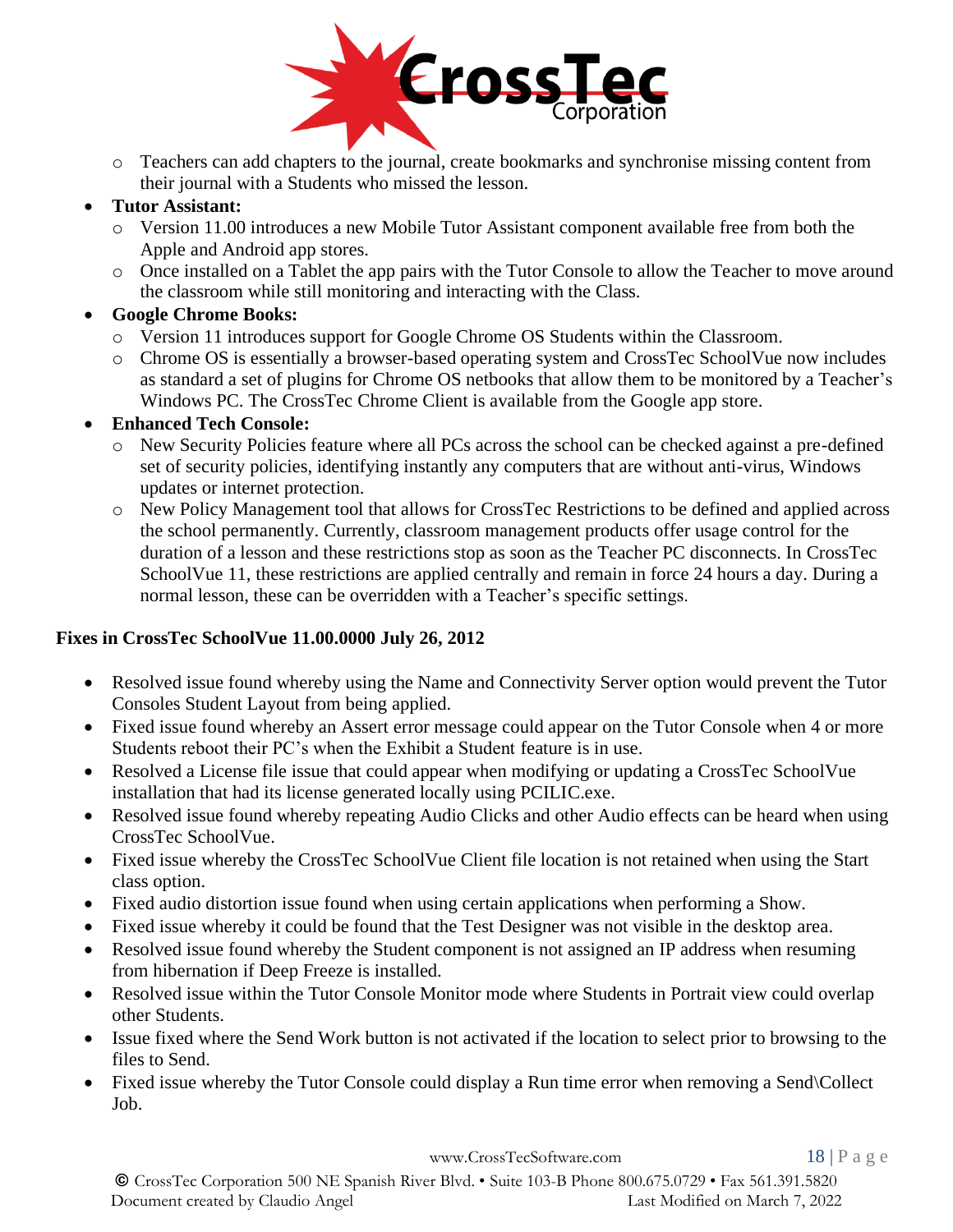

## **Fixed in CrossTec SchoolVue 10.70.0006 November 28, 2011**

• Resolved problem found whereby Explorer related Windows Group Policies are no longer enforced after installing the CrossTec SchoolVue version 10.70.0005 Student component.

## **Fixed in CrossTec SchoolVue 10.70.0005 October 26, 2011**

- Resolved problem whereby the Tutor Console would not display the websites accessed by Students using the Firefox version 4.xx browser.
- Resolved behaviour found whereby the Tutor Console could not apply restrictions or monitor the websites accessed by Students using Google Chrome version 13.xx.
- Resolved issue found whereby the Tutor Console would display a GPF error when attempting to use the Quick Send or Quick Collect feature.
- Fixed issue whereby an Assert Fail message could appear when using the Add to Journal option from the Test Results section of the Testing Console.
- Fixed issue whereby NULL data for the Plugin component of SchoolVue could be returned to the Tutor Console causing an Unhandled Exception message to appear on the Tutor Console.

## **Fixed in CrossTec SchoolVue 10.70.0002 July 25, 2011**

- Resolved issue whereby duplicates of Students could be displayed within the Chat session Window on the Tutor Console.
- Fixed issue with the Name and Connectivity Server component randomly stopping due to an error.

## **What's New in CrossTec SchoolVue 10.70.0002 July 25, 2011**

• The Setroom.exe utility now includes support to allow Room names to be set from the command line using a switch.

## **Fixed in CrossTec SchoolVue 10.70.0001 June 29, 2011**

- Fix for a long delay when powering on Computers in a Room.
- Fix for a flickering thumbnail in the Tech Console.
- Fix for an issue with Remote Logon not functioning correctly on windows 7
- Fix for collecting Web information from Firefox 4 and 5.

## **What's New in CrossTec SchoolVue 10.70.0000 June 16, 2011**

- The Web Control feature now includes support for monitoring and applying restrictions to the Google Chrome Browser.
- Application Control Support provided to enable 64bit applications to be restricted.
- Web Control Support provided to enable restrictions when using 64bit Browsers.
- CrossTec SchoolVue updated to include support for SoftXpand 2011.
- The Show Hotkeys feature now includes support for 64bit applications.
- Messenger monitoring now include Support for Windows Live Essentials 2011.
- Tutor/Tech Console performance improvements when displaying web and application updates when connected to a large number of Students.
- Terminal Services Room Mode Lookup settings added to ADM template files.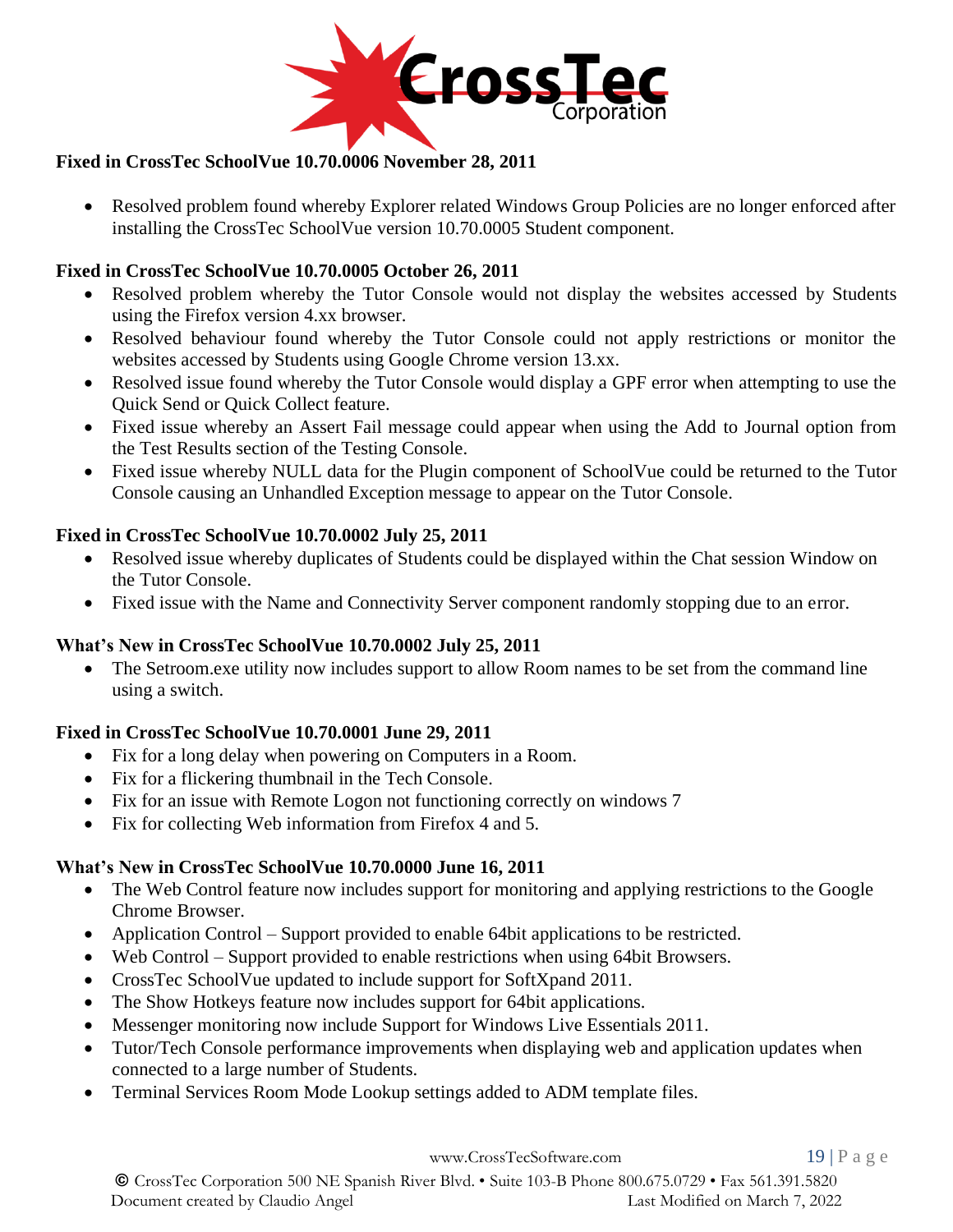

## **Fixed in CrossTec SchoolVue 10.70.0000 June 16, 2011**

- Resolved issue whereby it was not possible to add IP addresses to the Tutor Console Approved or Restricted Web lists.
- Resolved issue whereby it was not possible to add a URL to the Approved or Restricted Web lists that included a question Mark.
- Fixed issue where the Lock Image would not work correctly within a Japanese Windows 2003 R2 Terminal Server Environment.
- Fixed an obscure condition where running applications at the Student sometimes did not appear within the Application Control view at the Tutor.
- Fixed a fault in File Distribution/Transfer where opening directory properties fail with "Error 5".
- Resolved issue whereby when using the Application Control features to 'Kill' a 64bit Application the confirmation message displayed would not display the correct application name.
- The Tutor Console Test report now displays the Tutor name entered in the Class wizard.
- Fixed a timing related issue that could result in an Assert error appearing at the Student when using the Co-Browser feature.
- Resolved an Assert error that could occur when attempting to show the Test results to a Student that has disconnected.
- New menu option added to the Tech Console {View}{Toolbar} drop down menu to allow the Group bar to be re-instated after being hidden.
- Resolved issue whereby if the Tutor Console performing a Replay recording was terminated then it may not have been possible to playback the Replay file.
- Resolved intermittent fault that could cause the Student to drop its connection after applying Printer **What's** Controls.
- The options for Journal and View Journal are now greyed out on the Tutor Toolbar when there is no Journal in Progress.

## **New in CrossTec SchoolVue 10.50.0014 August 10, 2010**

- When a Message is sent to a CrossTec SchoolVue Student from the Tutor Console and the Student has the Student Toolbar visible a larger font has now been used for the message text to make this more visible to the Student.
- Low Bandwidth mode and Low Colour mode options have now been included for use within environments where network utilisation is a high to help improve the performance when using the Show or View feature of CrossTec SchoolVue.

#### **Fixes in CrossTec SchoolVue 10.50.0014 August 10, 2010**

- Fixed issue whereby it was possible for the Tutor to access restricted HTTPS websites when performing a Show to Students with the Show option selected to apply Internet restrictions.
- Resolved issue where the Portable Tutor folder installed with CrossTec SchoolVue Tutor was missing the Control.kbd file causing an error to appear when attempting to configure the Portable Tutor Keyboard\Mouse Settings.
- Resolved issue whereby an additional / could appear at the end of each URL displayed in the Students list of Approved Websites causing the access to these Approved Websites to fail at the Students.

© CrossTec Corporation 500 NE Spanish River Blvd. • Suite 103-B Phone 800.675.0729 • Fax 561.391.5820 Document created by Claudio Angel Last Modified on March 7, 2022

[www.CrossTecSoftware.com](http://www.crosstecsoftware.com/) 20 | P a g e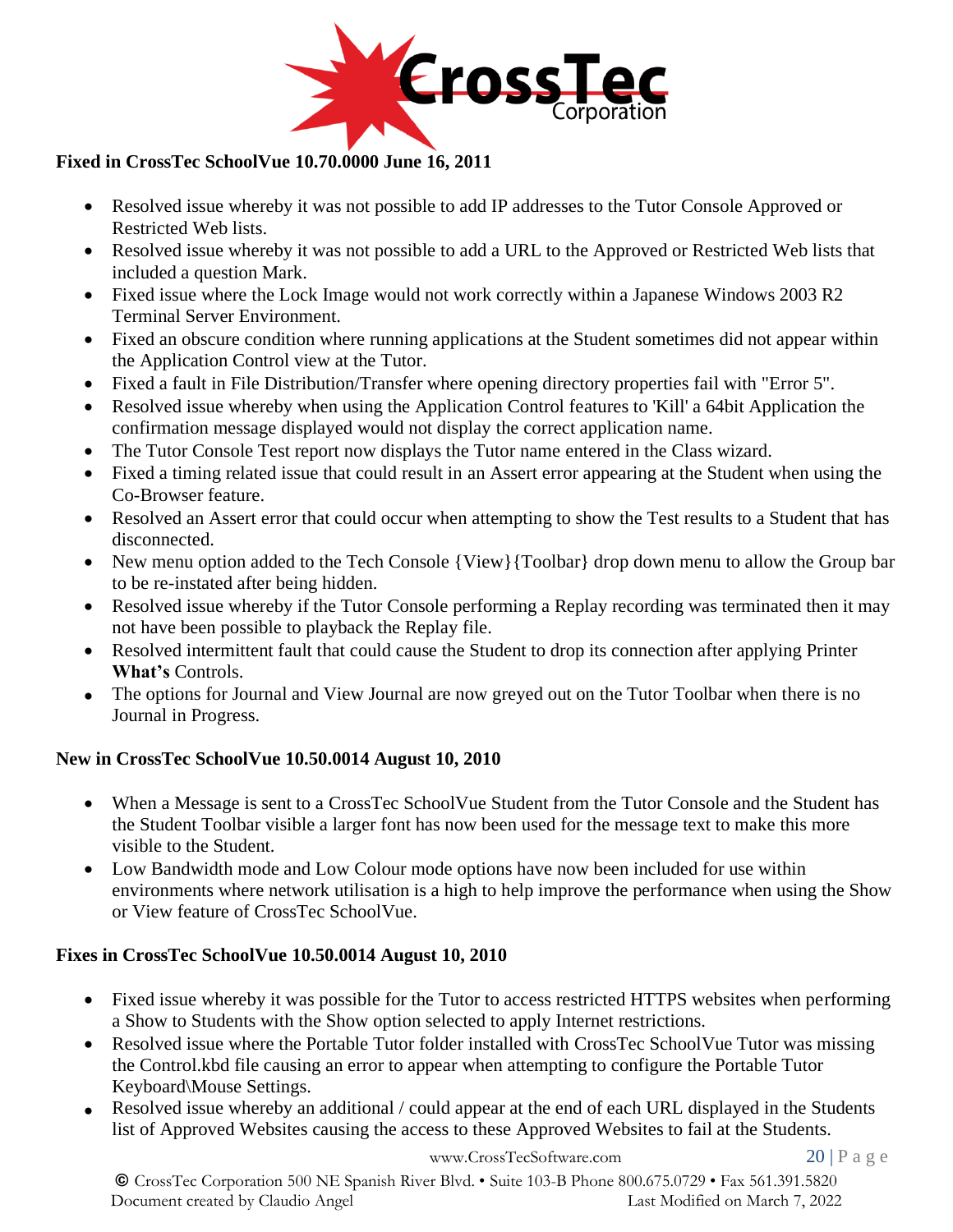

## **Fixes in CrossTec SchoolVue 10.50.009 March 8, 2010**

- Resolved problem whereby Students were able to bypass ISA web restrictions from the Internet Explorer window that is opened when the Student clicks on a URL link included in a Message sent from the CrossTec SchoolVue Tutor.
- Fixed issue with the CrossTec SchoolVue Student when running in a NComputing environment that is using either a Windows 2003/2008/Vista or Windows 7 Host machine.

#### **Fixes in CrossTec SchoolVue 10.50.007 February 8, 2010**

- Fixed an issue with Application and web restrictions not working when the windows shell is changed to the Novell application launcher shell.
- Fixed a potential problem with the installation in an NComputing environment.
- Fixed a problem with running the Student in a SoftXpand environment.
- Fix for the SchoolVue Tutor generating a General Protection Fault, when connecting to a large number of students.
- Fixed a problem with the Power Off and Reboot features when running in a thin client environment.
- Fix for a General Protection Fault that could occur when opening the Tech Console.

## **Fixes in CrossTec SchoolVue 10.50.005 December 15, 2009**

- Fix for the accelerated browse and connect that could cause the tutor not to connect to students after updating to 10.50
- Fix for Clients not being spawned in terminal session on windows 2008 server 64bit
- Fix for the room details not being preserved on a upgrade
- Fix for the Browse of a gateway not functioning if a username and password is configured at the gateway
- Fix for a possible Denial of Service attack that could cause the Gateway to crash
- Fix for Client service crashing on start-up on Dutch Operating Systems
- Fix for a failure of the gateway when attempting to configure keys on a secondary gateway
- Fix for a Memory leak in the client process on some server operating systems.

## **Fixes in CrossTec SchoolVue 10.50.003 November 12, 2009**

• Problem deploying Client Configuration to CrossTec SchoolVue Students running on Windows Vista machines

Resolved CrossTec SchoolVue Configuration can now be deployed to CrossTec SchoolVue Students running on Windows Vista machines via the CrossTec SchoolVue Deploy tool.

• Wrong encoding/font being used within the Journal if no special Polish characters are included in a note added to the journal

Resolved Polish characters are now correctly displayed within the CrossTec SchoolVue Journal.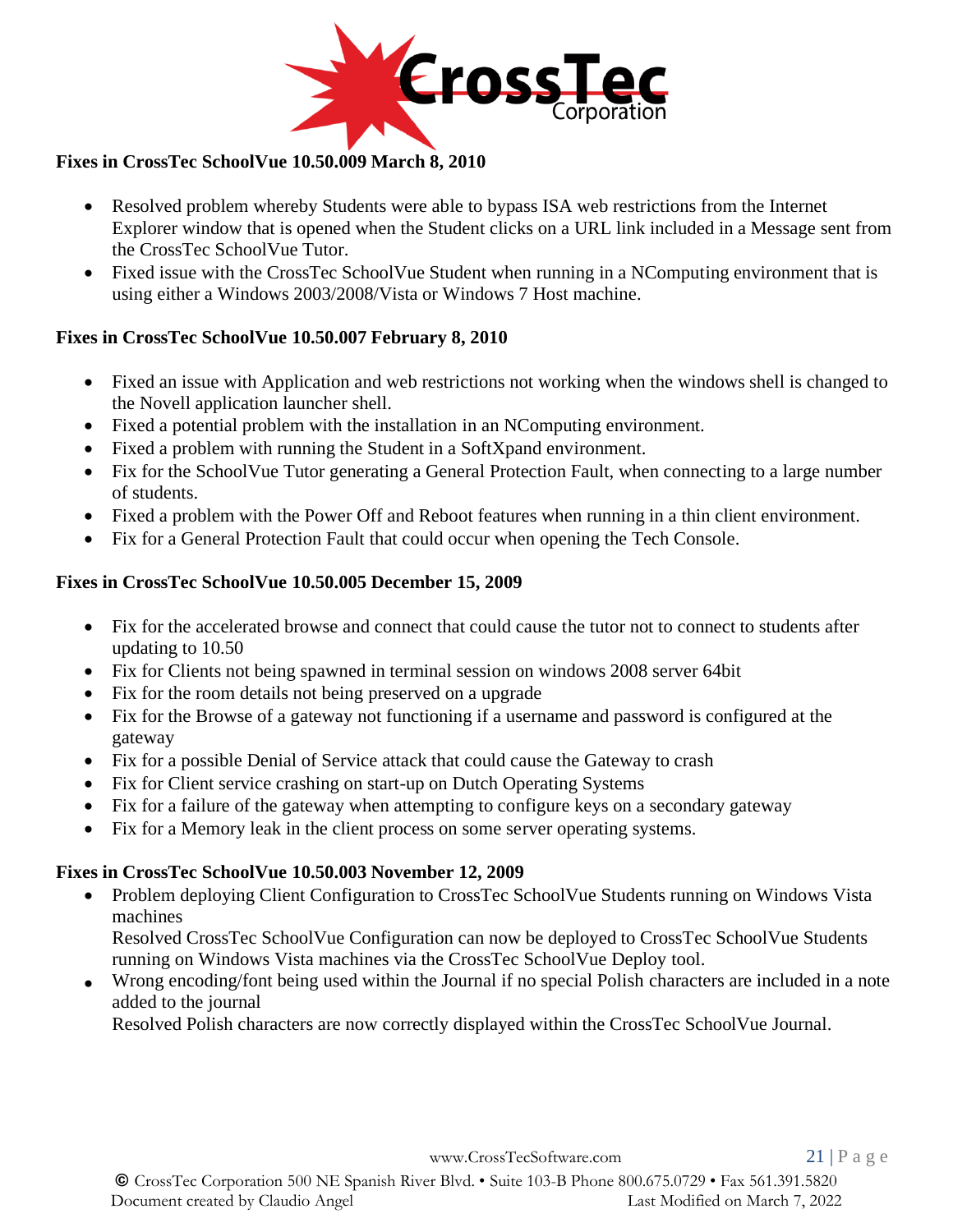

#### **What's New in CrossTec SchoolVue 10.50.002 October 22 2009**

- Cannot Remotely Login Vista Student Machine if an Interactive Logon Message is enabled in Local Policy. It is now possible for the Tutor to Remotely Login a Vista Student machine that has an interactive Logon Message enforced by the local policy
- In Tech Console or the Tutor Console can no longer use mouse wheel to scroll up and down client list in main window. Resolved it is now possible to use the Mouse wheel to scroll the list of Clients in the Tech Console and the tutor Console.
- Unable to save Group Layouts within the Tutor Console, Resolved problem found with the Layout applied to Groups within the Tutor not being saved.
- Error "File winman.cpp, line 305, tid=b2c, thread=View" after changing Tutor Window to Full Screen using F11 and then connecting to a Student. Fixed problem whereby an error would appear after switching the Tutor window to Full Screen using F11 and then connecting to a Student machine
- Student icons view not saved. When the Tutor is restarted it will default back to the Large Icon view. Resolved problem where any changes made to the Icon view in the Tutor would not be remembered after restarting the Tutor.
- GPF message appears at the Tutor when switching on Audio monitoring feature on a Tutor with no Audio Card installed. Resolved GPF no longer appears when switching on the Audio monitoring feature on a Tutor that did not have a Audio card installed

#### **What's New in CrossTec SchoolVue 10.50 September 30 2009**

- Audio Monitoring. Monitor the entire class in a single view and with the use of the displayed visual indicators see instantly which PCs have live audio activity.
- Capture Application Audio. The Tutor can now listen in to and record Student audio output
- Manage Student Resources. Students can now easily access resources required during a lesson. The Tutor can create a resource list and add links to websites, applications and documents, this list is then displayed in the Student Toolbar providing Students with a quick and easy way to access the required resources.
- Introduces a new (default) "Room" based start-up mode for the Tutor and rationalizes the first time startup process to simplify installation and ease of deployment of the software for new users.
- Browse and Connect Performance. A new configuration option, 'Accelerate Browse', dramatically improves browse and connect performance.
- Student Thumbnails can now be sized using a flexible slide-bar enabling you to make better use of the space available on the Tutor screen. Thumbnails can also be viewed 'full-screen' by pressing F11.
- Terminal Server installation / support have also been rationalized. It is no longer necessary to use a separate utility to generate individual TCP/IP port configuration files or configure the Tutor to browse on a range of TCP/IP ports.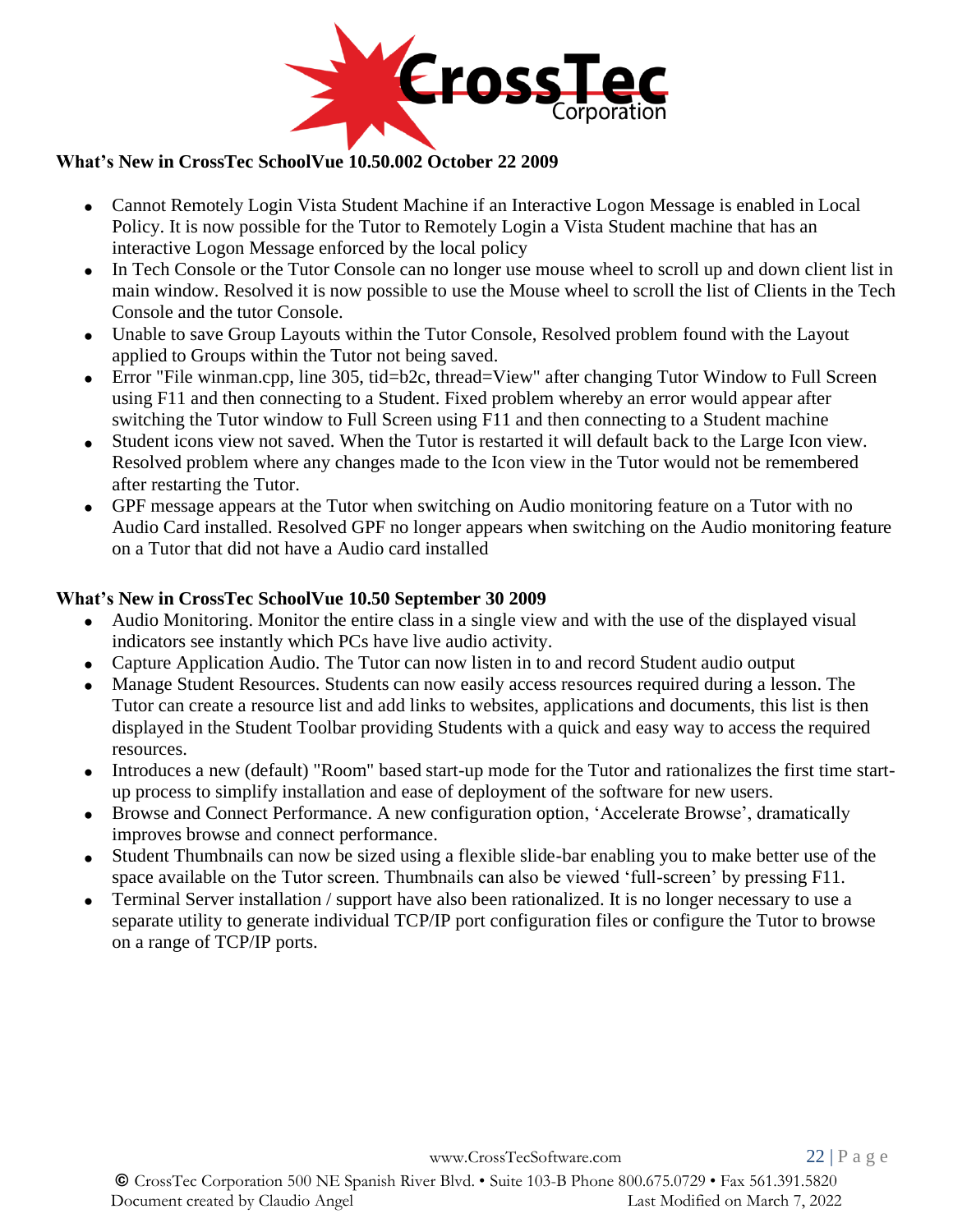

## **Fixes in CrossTec SchoolVue 10.50 September 30 2009**

- Reduced the amount of memory used at the Tutor for student application and web history. Depending on the size of the class, this had the potential to cause low memory conditions at the Tutor.
- TCP Port number support restored to the Application and Web restrictions list
- Fixes a problem running the client 32 service on terminal services where there was the potential for more than one terminal session to load with the same port number.
- Fixes a problem in the Test Player associated with reviewing results to compare the answer provided against the correct answer.
- Fixes a problem playing replay files that include audio content.
- Fixed a problem associated with changing score values in the Test Console

## **Fixes in CrossTec ScholVue 10.01F4 March 4th 2009**

- Problems with Networking connections after uninstalling CrossTec SchoolVue 10
- When uninstalling CrossTec SchoolVue version 10 from XP machines that have been updated from some variants for the version 9 release it is possible that the NSLSP is not removed correctly. After a restart this could cause loss of network connectivity. To insure this does not happen we recommend that all 10.x installations are updated to the 10.01.0004 release.
- Sort order for Clients are not being retained after Tutor is Closed and then re-opened
- The sort order of the Students in the Tutor interface is now retained correctly after restarting the Tutor.
- Tutor not displaying a marker next to the Sort order option that you have configured
- The context menu in the Tutor Interface was not correctly displaying the "Arrange by" setting, this has now been corrected
- File Transfer issue with long file names and long folder names
- An issue was resolved when transferring files with a very long file name, where the file name was being truncated. This issue is resolved in this release.

## **What's New in CrossTec SchoolVue 10.01F1 October 27th 2008**

- Name and Connectivity Server support for 2008 Server and Vista systems
- Whiteboard Enhancements.
- Journal Enhancements to enable Tutor to Review content
- HTTPS support for web metering.
- Student Toolbar support for Group Leade

#### **Fixes in CrossTec SchoolVue 10.01F1 October 27th 2008**

- It is now possible to Install the Tutor component on vista without the student component
- Fixed problem with Broadcast Message
- Sending repeated chat requests to the Tutor no longer causes Tutor program to fail.
- Corrected problem in whiteboard displaying word wrapped text
- Extended characters within Test results reporting now display correctly
- Using Tutor and Tech Console on same PC no longer affects Class lists
- Fixed problem using print screen to paste contents into Journal
- Tutor now remembers icon display mode when using "browse and connect" on start-up

#### [www.CrossTecSoftware.com](http://www.crosstecsoftware.com/) 23 | P a g e

© CrossTec Corporation 500 NE Spanish River Blvd. • Suite 103-B Phone 800.675.0729 • Fax 561.391.5820 Document created by Claudio Angel Last Modified on March 7, 2022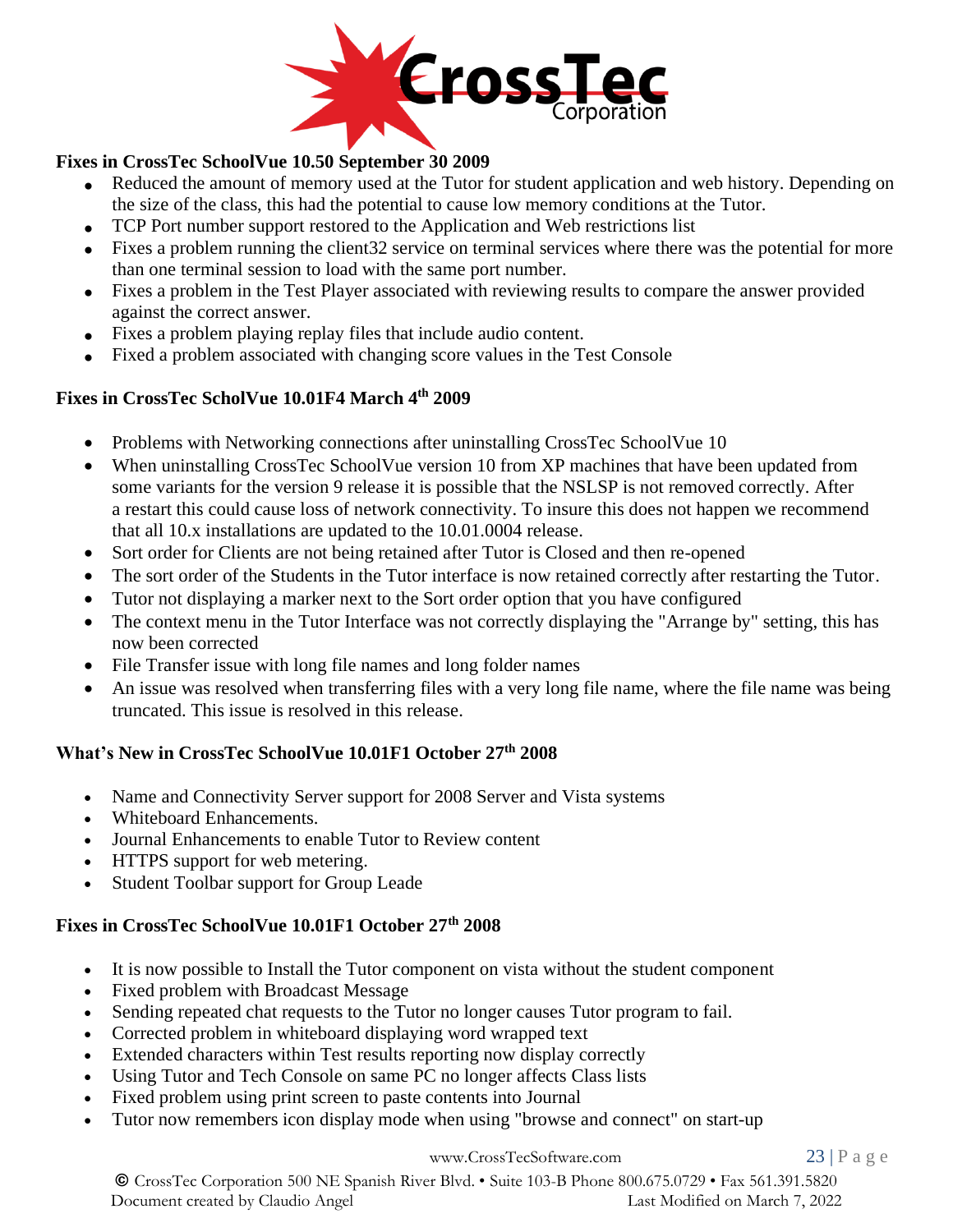

- Fixed problem restricting size of destination path for File Transfer and Quick Send Dialogs
- Test Designer fix to make text visible when selected as answers for "drag and drop" text question types.
- Mouse pointer now visible at student PC's during a show leader session
- Prevent Student Toolbar being closed when cancel a logoff session.
- Fixed problem where Tutor icon display setting "Arrange to Image" could get reset to "Auto Arrange" on reloading the Tutor program
- Using V10 facility to provide Internet access for a period of time now returns to previous access level rather than "Block All"
- Deploy utility no longer reports successful install when install fails due to Eval expiration errors
- Expired lesson timer displayed on Tutor and student now removed when new lesson started

## **Fixes in CSV 10.00F1 July 14th 2008**

- Store Journal Entries if sent while Student PC Logged OFF
- Fixed GPF which occurred when activating students to take control of Whiteboard
- Student Toolbar now reflects new class information entered when starting a Journal.
- Tech Console corrected problem displaying Inventory Information for "Tutor only installs"
- Messages sent using Lesson Plan are now displayed correctly
- Prevent Students using student UT to add notes to Journal from locked desktop

## **Fixes in CSV 10.00 July 7th 2008**

- Fixed problem with Print Thresholds where both pause and delete notifications were being sent to Student instead of just the delete notification.
- Firewall exceptions now applied on modify/repair
- Fixed problem using safe search with google
- Fixed a case where it was possible to attempt to add a student to a non-existent group which resulted in an assert at the Tutor
- Preset messages no longer relies on Teacher name being set.
- Histories now handle changes to logged on user during Tutor session
- Device (CD/USB) restrictions now preserved if user logs off/on
- Send discussion history to new invitee in chat no longer displays double spaced
- Test Console ignores logged off PC's selected for Test so that Test can continue to others
- Fixes problem saving student register when logged on user has restricted user rights.
- Tutor no longer GPF's if student disconnects while performing a scan

## **Fixes in CSV 9.04 May 13th 2008**

- Fixed Runplugin issue on Terminal Server causing high CPU usage
- Fixes intermittent problem where Internet/Application restrictions are sometimes not re-applied following re-boot/re-connect to Tutor
- Fixed GPF when opening incorrect file type in Replay file player
- Fixed problem extracting tests from the Test Console in a Terminal Services environment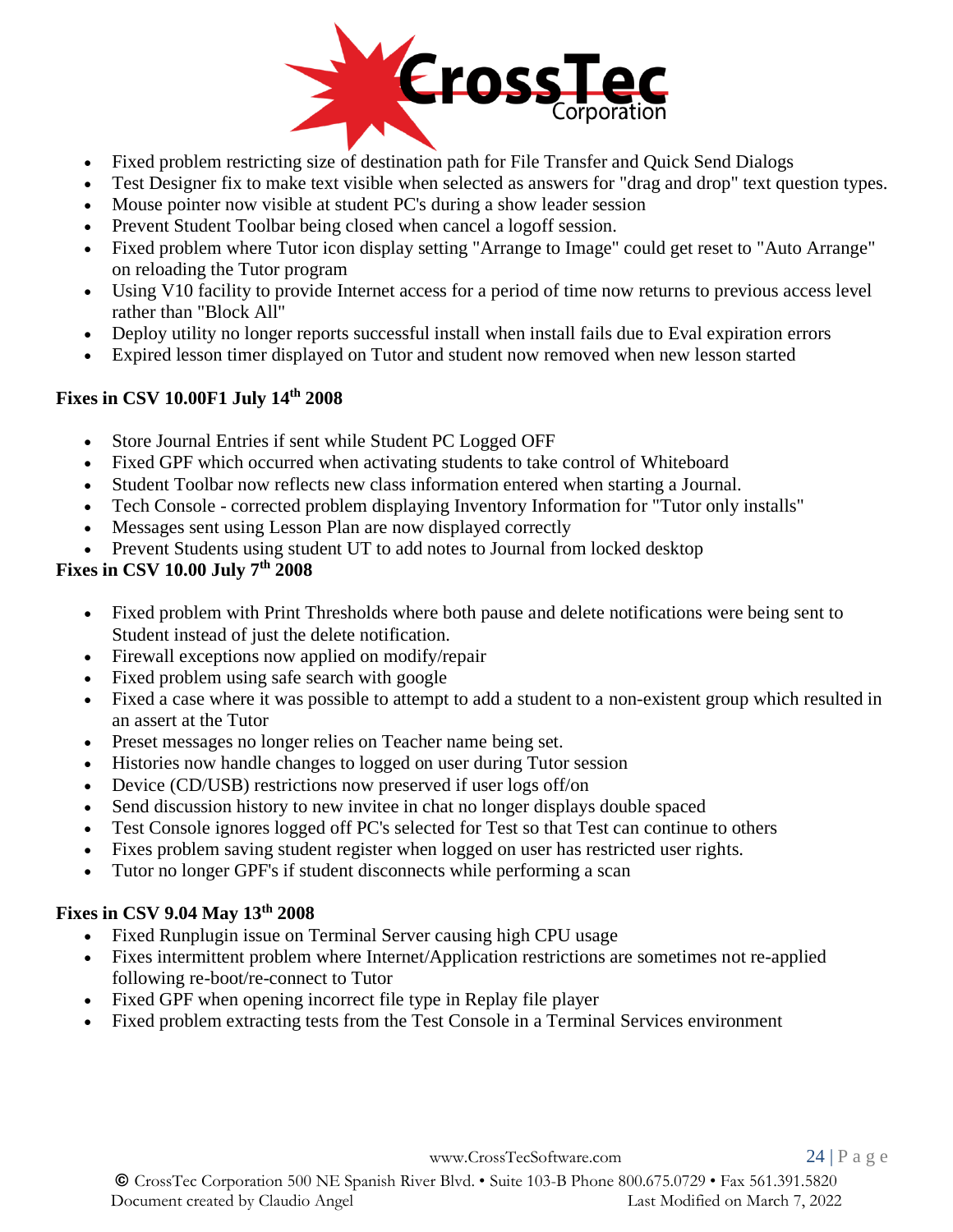

#### **Fixes in CSV 9.02F7 January 25 2008**

- Update ADM templates to incorporate latest product enhancements
- Prevent students closing down student toolbar using Alt+F4
- Vista related fix for integration with CrossTec Secure
- Fix for re-apply internet restrictions on resume from standby
- Installer message translation error Polish
- Student toolbar not displayed on resume from standby
- Fix problem with number of digits supported on license count
- installer message translation error Spanish
- Fix for web redirection through proxy server
- Show leader fix
- Fix gpf repeatedly clicking block all icon
- Preset message does not appear on communicate menu on XP until restart tutor
- Approved only application restriction blocks runplugin
- Repair replaces sale key with eval key
- Show hotkeys option in Show tutor screen does not work using a Vista control
- Fix for class list using Name server to send client name in browse query to the gateway
- Fix high cpu usage associated with internet restrictions and display of Active Desktop web page on students machine.

# **Fixes in CSV 9.02F4 September 20th 2007**

- Fixes potential Client Security vulnerability
- Client log entry for connected control increased from 12 to 15 characters
- Fixed problem associated with using Client Configuration option for User acceptance on Windows Vista Client

# **Fixes in CSV 9.02F3 September 7th 2007**

- Pre-Activation facility
- Fixes drag and drop text question type in Japanese
- Fix for sending hyperlinks in message functions
- Fix for Vista client becoming a Show Leader
- Fix lockup with multiple controls connected to vista client
- Potential bsod fix when pcisys.ntk can't be updated
- Fix set show leader from paused show
- Fix assert group leader activation
- Fix whiteboard leader and sending Tests after client name changed
- Prevent gpf if invalid AD policy settings
- Support Tool includes Control/Tutor policy settings in registry.txt
- Fix runplugin gpf caused by null computer name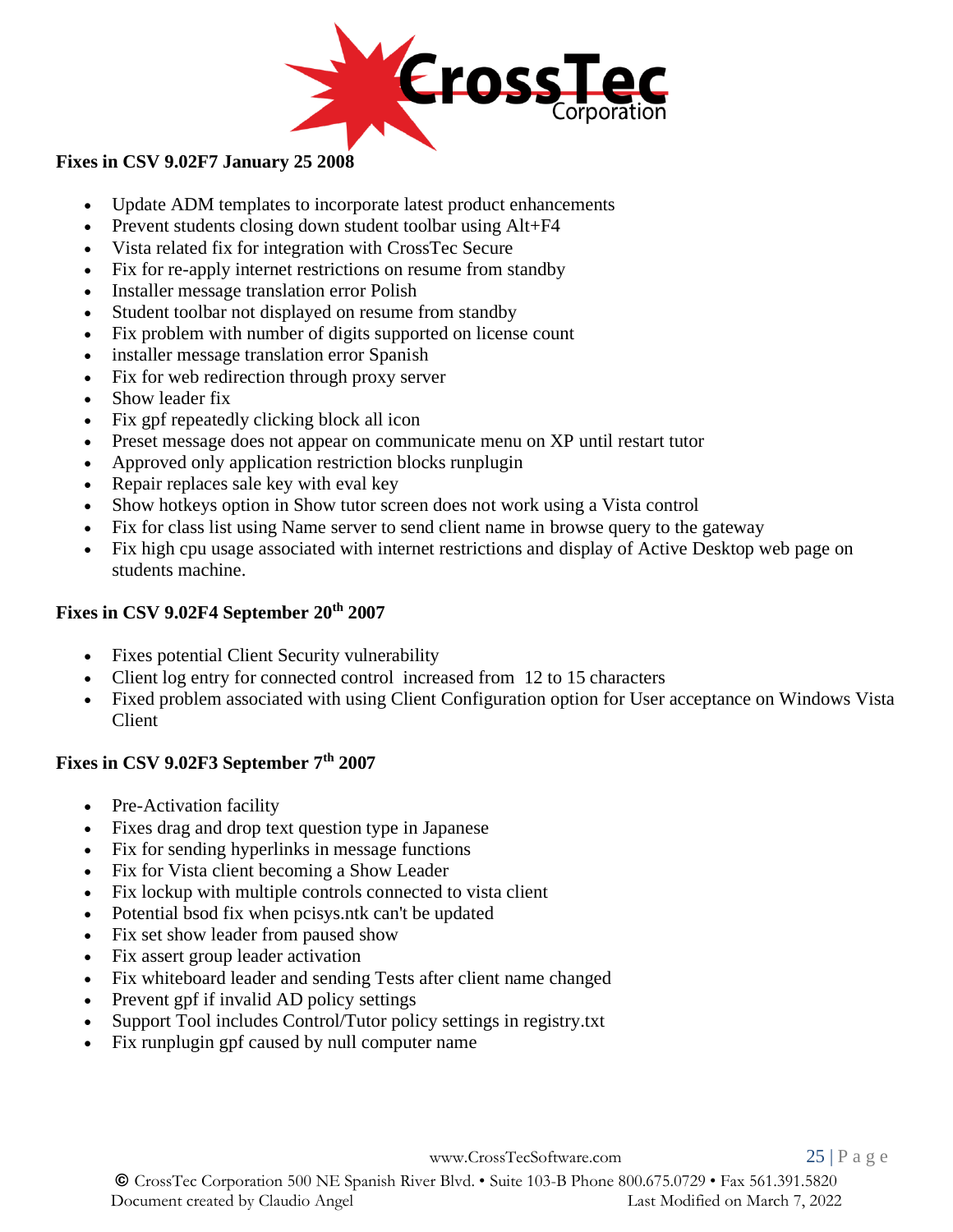

## **Fixes in CSV 9.02F2 August 7th 2007**

- Fix exam preview. Was dumping all the resources on the desktop on Windows Vista and 2003
- Fix group leader activation assert. Group leader tutor no longer attempts to activate itself

#### **Fixes in CSV 9.02 September 7th 2007**

- Support provided for Send "Ctrl-Alt-Del" and block "Ctrl-Alt-Del" on Windows Vista. Note: requires Vista Client PC to be re-started after install.
- Hot Key combination "Ctrl-Alt-End" provided as an alternative method to end the show function. (Previously only available using the system tray icon)
- Partial support provided for Blank client screen on Windows 2003, Vista and 64bit O/S. Previously the client screen would not blank with no indication to the control user. In 10.20 the screen blanks but remote control is only available by toggle on screen scrape mode. This will be handled automatically in a future update.
- Mouse movements are now sent to Control from Vista Client being viewed in watch mode.
- Fixes a potential GPF when attempting to add a site without URL to the approved list.
- Fixes a Control/Tutor crash in File Distribution when attempting to copy files into a directory that the client does not have permissions to access
- Fixes problem with File Transfer edit function attempting to edit file on local rather than Remote PC
- Fixes Function key conflict with WinCC application
- Lock students image now displays on multiple monitors
- Lock image can now be set to use mapped drive or unc path. Note: Logged on user must have access rights to the location.
- Fixes problem displaying larger graphic files with the whiteboard on Vista Clients.
- Fixed problems with Portable Tutor running Test Console.

## **Fixes in CSV 9.01**

- Re-implemented support for local Block site Dialog and Display of Approved List. Support retained for User specified Re-direct site. Note: For new 9.01 Installations the Local Block page is now the default. Any 9.00 installations upgraded will retain the existing location for the re-direct site. (Default for 9.00 CrossTec page http://62.172.138.12/url\_redirect.htm)
- Fixes potential problems using CrossTec SchoolVue with 3rd party products that have their own LSP. (NOD32, F-Secure etc..) Note: A re-boot is required and automatically scheduled to complete on installations where a 3rd Party LSP is detected.
- Intermediate resolution to avoid potential conflict with ISA Client LSP CrossTec LSP is not installed if the ISA client is detected (Internet Restrictions and Instant Messenger monitoring will not be available)
- Web and Application restrictions now function correctly with Terminal Server clients. Also Fixed potential problem where first connection attempt to terminal services client could fail.
- Fixed an Intermittent problem running Deploy on Windows Vista where the NSS.INI file would not open for edit.
- Instant Messenger messages and Print Management notifications are now relayed to the Tutor when received at a locked student PC
- Students are prevented from resuming print jobs while the Tutor is connected.
- Print Block status retained when users logoff/logon. Also reset local policies if the Tutor is disconnected
- Block Printing no longer takes a long time to execute if printer is not available or offline

#### [www.CrossTecSoftware.com](http://www.crosstecsoftware.com/) 26 | P a g e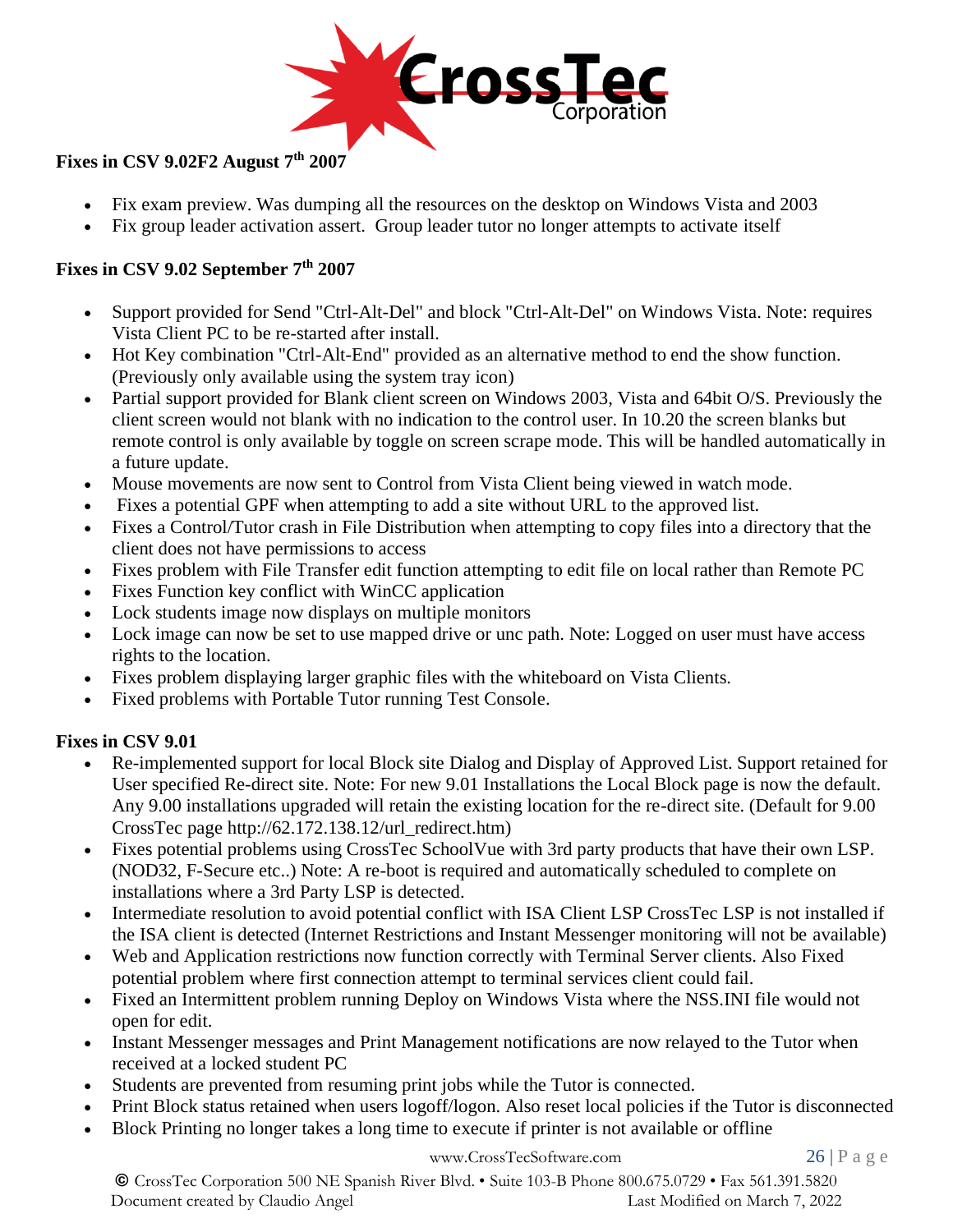

- Fixes gpf using IM and Print feature if Tutor configured to auto startup in show or view mode
- Fixes a problem where global web and applications restrictions were being re-applied to all students when other student(s) logoff/logon
- Fixes Intermittent problem where Internet Restrictions could Fail to apply at Students after turning on/off "Block All" at Tutor
- Close Web site on Students PC's running IE7 no longer prompts students to confirm before close.
- Fix applied to Auto reconnect to handle multiple disconnects
- Low quality thumbnail images improved.
- Now possible to show or hide Parameter File (NSS.ini) within the Deploy Summary
- Fixed OEM Deploy uninstall issue
- if chat or request help is disabled in the client configuration then the Student Toolbar buttons are now not displayed even when turned on by the tutor.
- Registry Key provided to enable the time delay loading the student toolbar following a student logion to be configured. Student Toolbar\Load Delay (Default value 15 seconds). Setting provided to deal with slower systems that take excessive time to load the windows desktop.
- Student Toolbar timer now re-synchronized following disconnect/reconnect
- Fixes problem attempting to replace a file on a restricted USB device.
- Internet Metering icon for Windows Vista Gadgets updated
- Fixes a problem where accent keys were not displayed correctly in 3rd party applications while client 32 service started. Problem caused by Keyboard monitoring function. Accent Keys are no longer displayed in Keyboard monitor.
- It is now possible to Re-Deploy and change the component selections. De-selected components are removed and selected components are added.
- Deploy OEM Branding updates applied.
- Additional protection applied to prevent students from stopping the client service running.
- Fixes problem on Windows Vista where Tutor PC incorrectly returned in Browse List when modifying the known list
- Client Configurator audio help link corrected

#### **Fixes in CSV 9.00F1**

- Support provided for authenticated proxy servers when authenticating Tutor program on -line
- Re-running installer and selecting the repair option or Deploying School 9.over School 9 no longer deregisters the LSP
- Replay file command handler now correctly installed
- Language builds now correctly remove previous installer Add/Remove program entries when upgrading from School 8.X
- Fixes a problem where "setup.exe" was not being placed in the Deploy folder when the installer package is renamed to anything other than setup.exe.